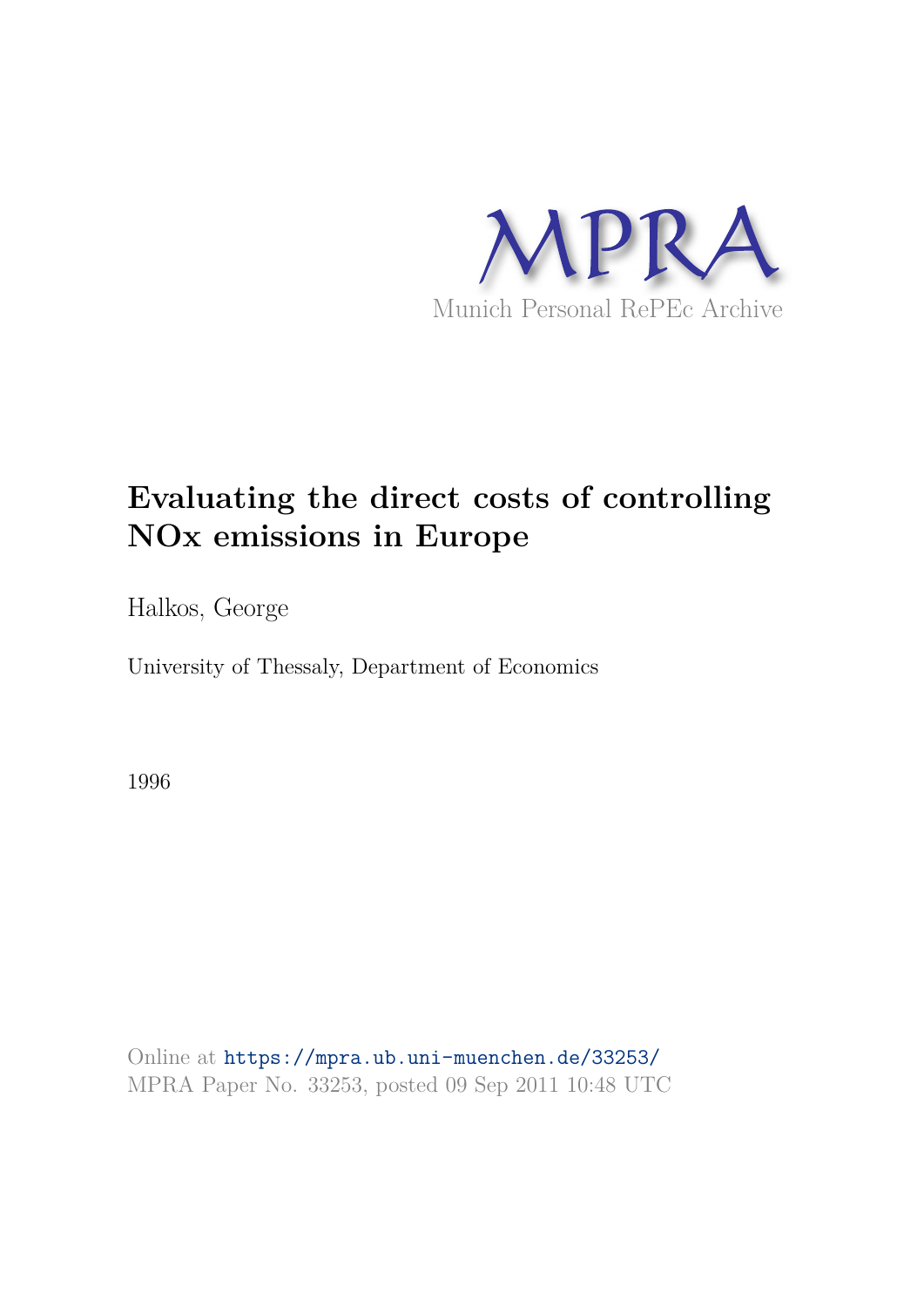## **Evaluating the direct costs of controlling NOx emissions in Europe**

By

### George E. Ηalkos

#### **ABSTRACT**

This study summarises the available information on the costs of those nitrogen oxides abatement technologies in operation at present or coming into operation in the near future. Relying on disaggregated source data and using engineering cost functions and various technical and economic assumptions, the least cost curves of nitrogen oxides abatement for all the European countries have been derived and some examples are presented.

**JEL Classification code:**  $Q2$ 

**Keywords**: Denitrification; abatement costs.

\_\_\_\_\_\_\_\_\_\_\_\_\_\_\_\_\_\_\_\_\_\_\_\_\_\_\_\_

An earlier version of this paper has been presented as:

Halkos, G., 1996. 'Evaluating the direct costs of controlling  $NO<sub>x</sub>$  emissions in Europe', Department of Economics, Discussion Paper Series, Number **96-12**, University of Wales Swansea, UK.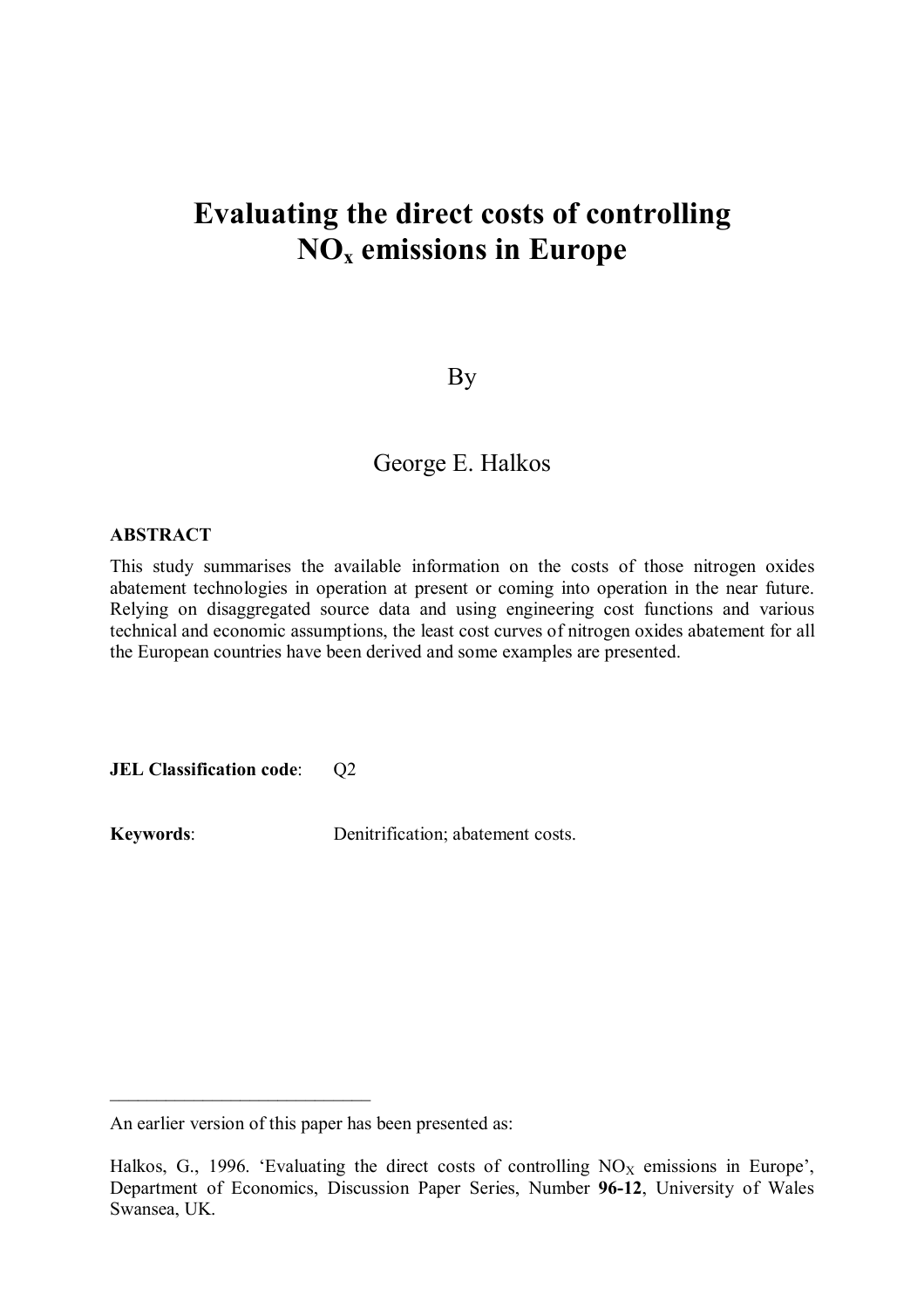#### **INTRODUCTION**

The generation of electricity from conventional power stations is associated with a number of environmental problems. For example, generation using coal causes significant air pollution due to emissions of sulphur oxides, carbon dioxide, nitrogen oxides and particulates. In the UK a 2000 MW coal fired station operating at 60% load factor bums about 4 .4 million tonnes of coal per year and each year emits into the atmosphere about 10 million tonnes of carbon dioxide, 130,000 tonnes of sulphur dioxide, 40,000 tonnes of nitrogen oxides and between 4,000 and 40,000 tonnes of particulate matter depending on how well the stack emissions are cleared before they are released (Highton and Webb, 1980). Most of the attention about the detrimental effects of acidification has been given to sulphur emissions. But emissions of nitrogen are also important in contributing to acidification and to other environmental problems. The results reported here differ from any previously reported as new abatement costs are derived from detailed plant-level research. The paper also provides a concise review of the literature on nitrogen oxides control as well as the economic and technical assumptions on which these costs rely on.

Nitrogen oxides and ammonia are the greatest part of nitrogen emitted by anthropogenic activities. They contribute almost 40% of the acidification problem and their sources are power stations, industry and vehicles. They take the form of nitric oxide, and nitrogen dioxide and a small proportion of nitrous oxide. Ammonia emissions originate from animal wastes, fertilizers and industries. Livestock wastes are estimated to account for approximately 80% of total European emissions. However, since the cost estimates for controlling ammonia emissions are more uncertain than those for controlling nitrogen oxides due to limited practical experience, the analysis here will be limited to nitrogen oxides as the polluting substance to control.

Nitrogen oxides are formed by either oxidation of the nitrogen contained in the fuel (fuel  $NO<sub>x</sub>$ ) or by the high-temperature combination of oxygen and nitrogen in the combustion

2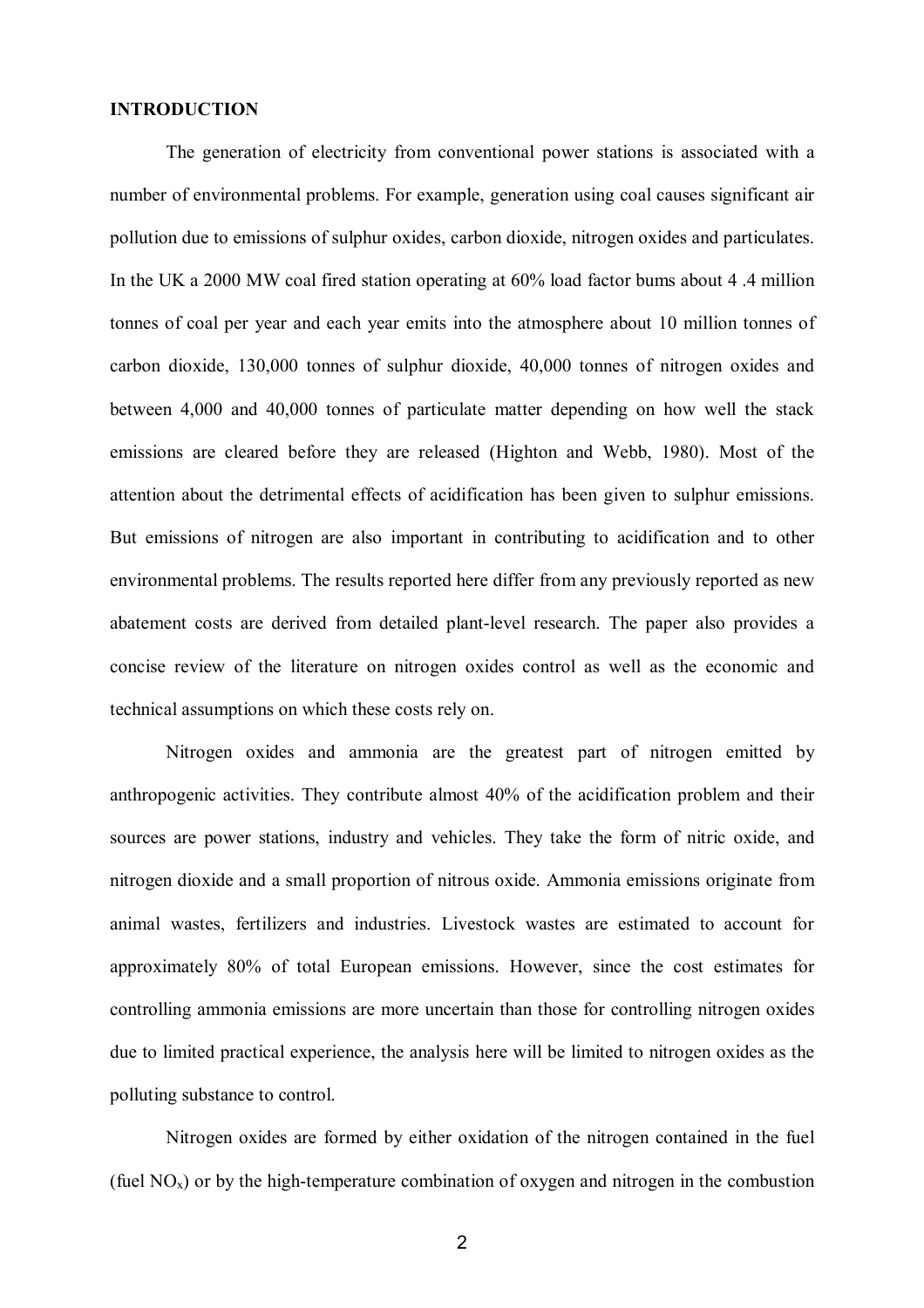air (thermal  $NO_x$ ). The fuel  $NO_x$  emissions are a function of the fuel and the firing mode used. Thermal  $NO<sub>x</sub>$  emissions are a function of the combustion temperature, residence time and stoichiometry. When coal and heavy fuel oil are burnt below temperatures of 1400 ° C fuel  $NO<sub>x</sub>$  dominates, while for higher combustion temperatures and for other fuels thermal  $NO<sub>x</sub>$  is more important (Amann, 1989). The biggest proportion of nitrogen oxides is emitted as monoxide and is oxidized in the atmosphere to  $NO<sub>2</sub>$ . The latter contributes to the global warming effect.

In this study, section 1 describes the technical characteristics of the available nitrogen oxides control techniques and presents the cost estimates used in this study for the derivation of the European abatement cost curves. Section 2 details the economic and technical assumptions used in the derivation of the abatement cost curves. Section 3 discusses the empirical results and finally, some concluding remarks are presented.

#### **1. ABATEMENT OPTIONS FOR NITROGEN OXIDES EMISSIONS REDUCTION**

Estimates of the costs of pollution control systems provide a common language for making international comparisons. Denitrification techniques exist to reduce the nitrogen content of the fuel in use. The extent of removal is dependent on the physical and chemical characteristics of the nitrogen in the fuel. For power plants and industrial boilers abatement techniques may be applied before, during and after combustion. Before combustion it is possible to have both fuel switching and reductions in the consumption of fuels that lead to high  $NO<sub>x</sub>$  emissions. The cost effectiveness of fuel switching depends on relative prices of fuels and nitrogen content and the removal efficiency is expected to be as high as 70%. It can be utilised by all users.

During combustion we can control  $NO<sub>x</sub>$  with combustion modification techniques. Improvements in boiler design may result in significant reductions of  $NO<sub>x</sub>$  emissions. The level of emissions depends on the type of the plant and, specifically, on the fuel-to-air ratio and the spacing of the burners. Combustion modifications try to reduce the excess oxygen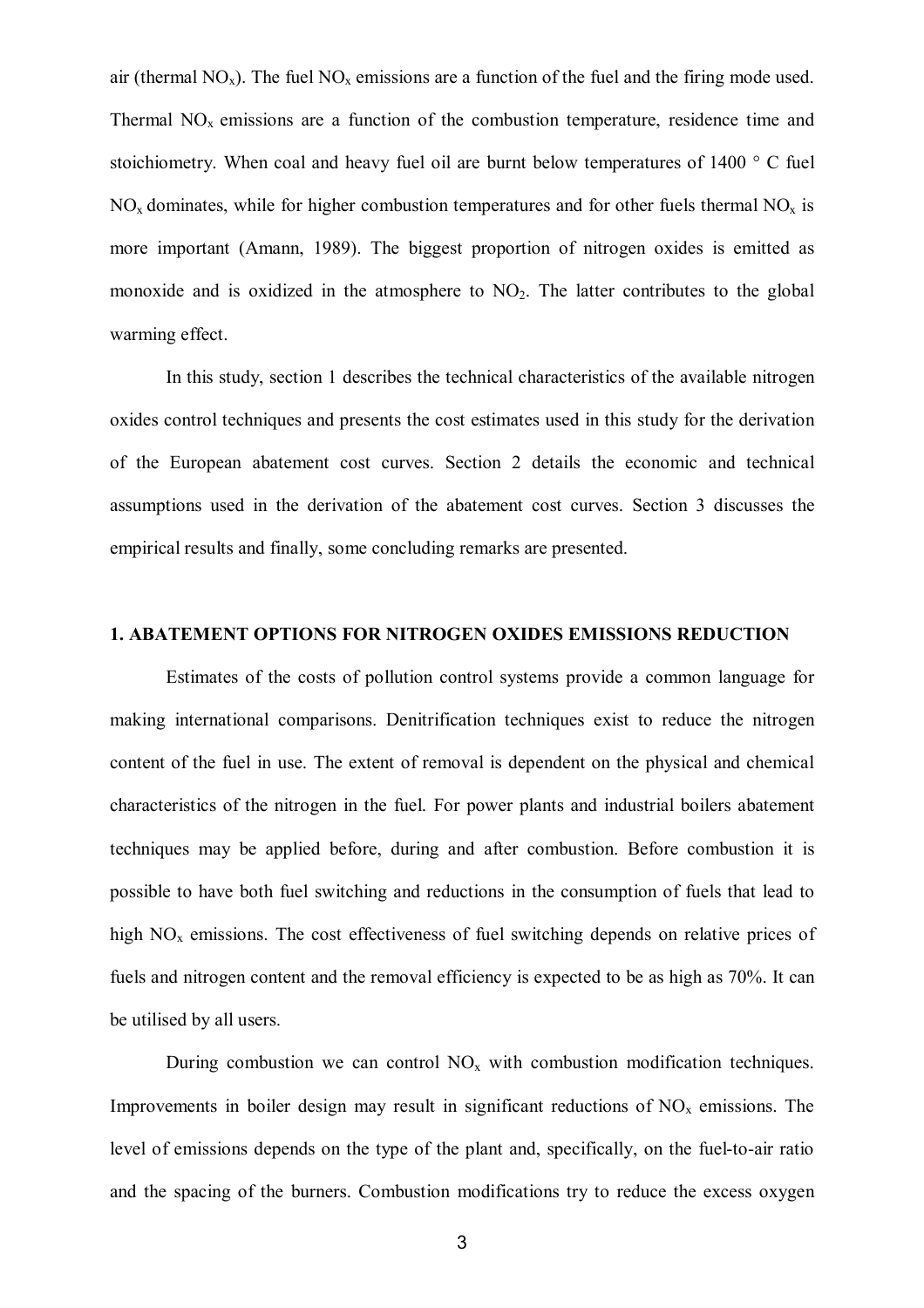levels and the peak flame temperature. Primary modifications may be applied to new and existing plants and also used in combination with secondary flue gas treatment. The main types of abatement systems currently in operation are the following:

**Low NO<sub>x</sub>** burners (LNB) rely on the reduction of both thermal and fuel NO<sub>x</sub> formation by adjusting the flame in the combustion process. It is easy to install and causes very limited energy loss. The abatement efficiency is expected to be approximately 30%. Its operating costs are negligible while its capital cost is approximately \$4 million in the context of a new  $500$  MW<sub>C</sub> coal-fired power station operating with a  $70\%$  load factor. The capital cost is a function of the construction cost (which varies by country), the retrofit factor (installation on a new or existing plant), the fuel type and plant capacity. This technique's cost effectiveness ranges between  $$7-$26$  per tonne of NO<sub>x</sub> removed.

**Off-stoichiometric combustion** achieves reductions up to 30%. Most of the applications have been in coal-fired units. It reduces the formation of fuel  $NO<sub>x</sub>$  and some of the thermal  $NO<sub>x</sub>$  by regulating the oxygen content in the furnace.

**Catalytic combustion** uses a catalyst to achieve oxidation of fuel rather than high temperature. Fuel and air are mixed and enter a chamber containing the catalyst. This results in the creation of nitrogen and other gases. It can be used in thermoelectric power plants, industrial boilers and process heaters including petroleum refineries. At present, it is not commercially available and it is not considered in our analysis due to the lack of practical experience.

**Fluidized Bed Combustion (FBC)** is a combustion process in which coal or other fuel and process air are injected into a bed made up of particles of inert mineral pattern as ash, sand or limestone. Combustion takes place in a turbulent mixing of the particles created by the gas flow through the bed.  $NO<sub>x</sub>$  emissions are reduced by up to 80% compared to conventional boilers of the low operating temperature variety. It is applicable to new solid fuel fired industrial and utility boilers, although due to lack of empirical evidence, its cost-effectiveness is undefined. Halkos (1995) provides the capital the fixed and variable operating and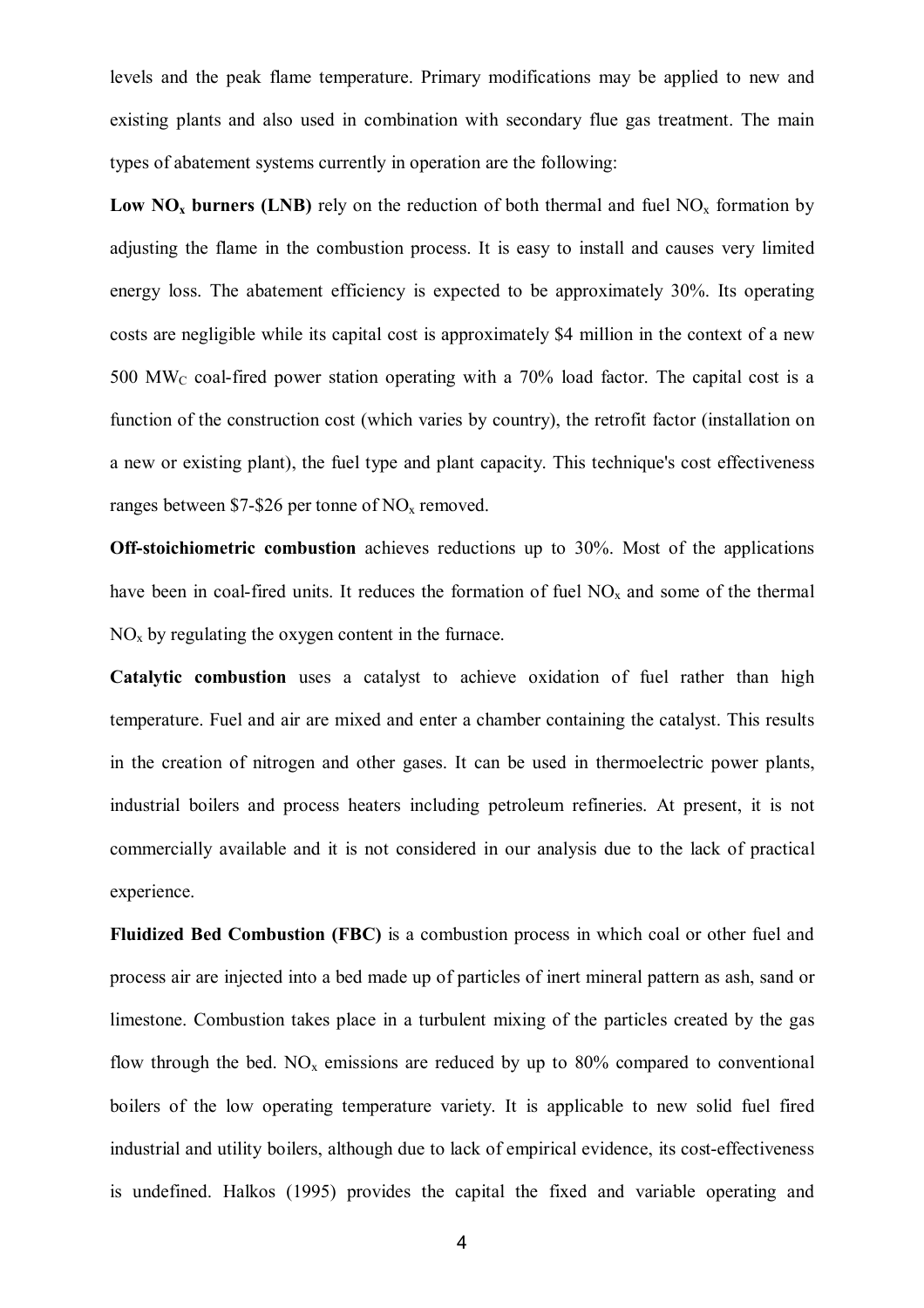maintenance costs and the cost-effectiveness of an FBC unit for sulphur abatement. It is worth mentioning that this is the only technology that can be applied for joint abatement of sulphur and nitrogen oxides.

Finally, after combustion flue gas cleaning devices can be employed. Depending on the use of catalysts we can distinguish the following two types of flue gas denitrification:

**a. The selective catalytic reduction (SCR)** uses ammonia to convert nitrogen oxides into nitrogen and water in the presence of a catalyst. Ammonia is injected at a stoichiometry ratio to nitrogen monoxide in the flue gas of 0.9:1. It does not produce a by-product. Its abatement efficiency is approximately 80% and depends on how quickly the exhaust gas stream moves through the catalyst and on the amount of ammonia added. The annualized capital cost for the catalyst depends on the catalyst volume, the plant capacity, the catalyst price and the capital recovery factor. The following table presents on the left the capital requirements and on the right the fixed costs (in million 1985 \$) of a SCR for a larger than 100  $\text{MW}_C$  coal-fired power station (Laikin et al, 1991).

| <b>Capital requirements of an SCR</b> |       | <b>Fixed costs of an SCR</b> |      |  |
|---------------------------------------|-------|------------------------------|------|--|
| Catalysts                             | 9.21  | Insurance and taxes          | 0.63 |  |
| Ammonia storage                       | 1.09  | Maintenance and repair       | 0.95 |  |
| Construction                          | 1.19  | Catalyst replacement         | 3.60 |  |
| Buildings, land                       | 3.19  |                              |      |  |
| Equipment                             | 13.21 |                              |      |  |
| Interest/contingency                  | 3.84  |                              |      |  |

SCR is more expensive than low  $NO<sub>x</sub>$  burners and the OECD (1983) estimates capital costs of an SCR at \$15-60/kW of plant capacity depending on boiler size and the inclusion of heat recovery systems. The fixed operating and maintenance (O and M) costs consist of labour and of administration and maintenance (5% of total capital cost excluding catalyst). The variable O and M costs depend on the use of ammonia and electricity. We assume a stoichiometry ratio (NH<sub>3</sub>: NO<sub>x</sub>) of 0.9 : 1, equivalent to 0.33 tonne NH<sub>3</sub> per tonne NO<sub>x</sub> at inlet; the cost of ammonia is assumed to be \$200 per tonne of NH<sub>3</sub>. The cost of electricity is assumed to be equal to \$50 per MWh multiplied by the specific electricity price scale for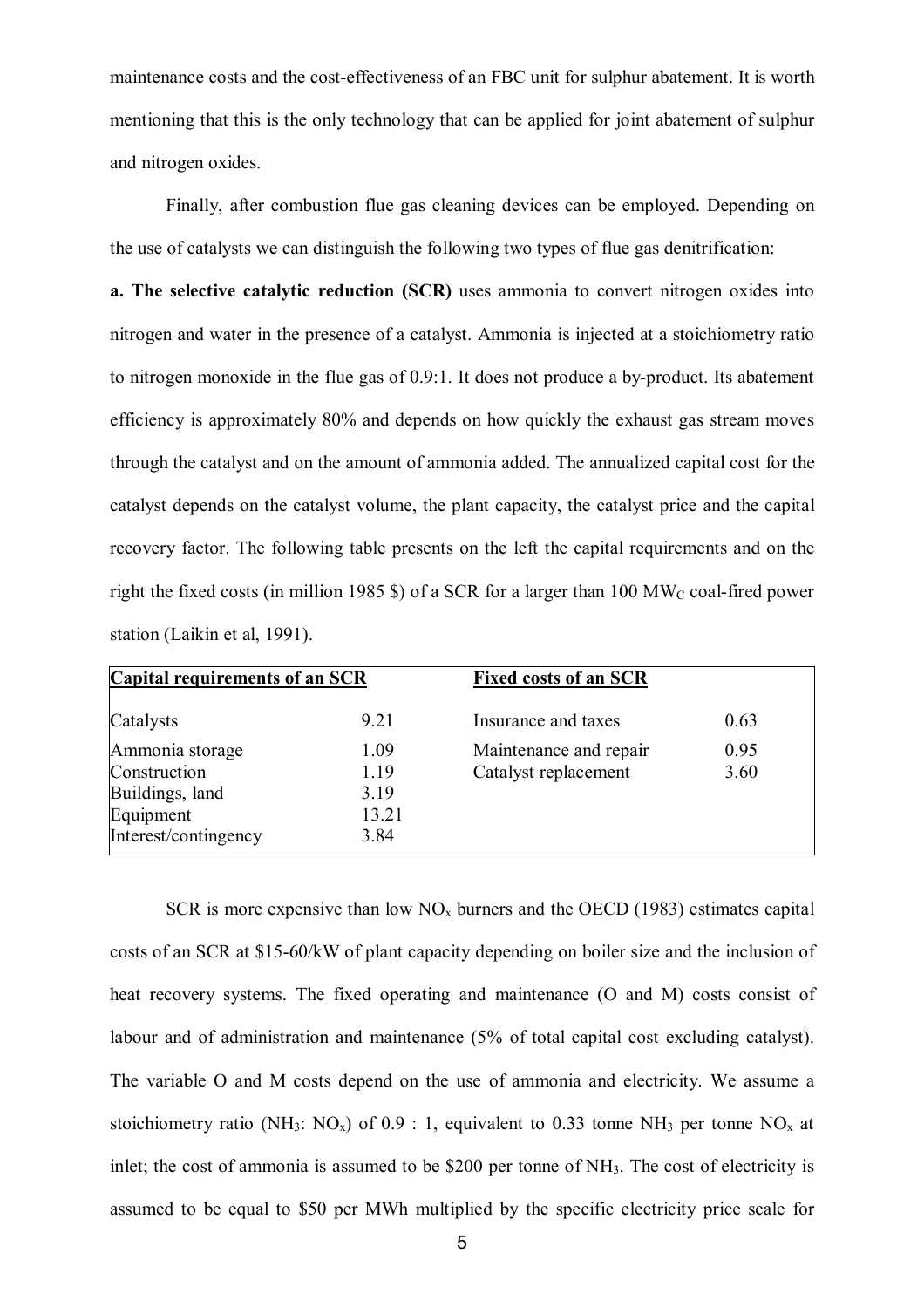differences between countries (Scharer et al., 1987; Leggett, 1986; UNECE, 1986; Scharer and Haug, 1986). Amann (1989) claims that the costs for electricity production at new power plants burning brown coal may vary between \$0.24 and \$O.33 /kWh and from \$0.19 to \$0.28/kWh for plants burning hard coal. Amann relates these costs to the amount of  $NO<sub>x</sub>$ removed and costs range from \$0.96 to \$1.31 /kg  $NO_x$  for brown coal and from \$0.7 to \$1.04  $\log NO_x$  for hard coal. Differences are due to capacity utilization and boiler size distribution.

The capital recovery factor for the catalyst investment can be estimated by dividing the catalyst life (in years) by the plant operating time (hours/year) and where we assume a discount rate of 5% and 3 years of economic life. The last assumption is due to the fact that after some time of operation, the activity of the catalyst declines and it thus has to be changed periodically. The activity of the catalyst decreases by almost 15% per 8000 hours operation. For catalyst replacement a capital recovery factor of approximately 40% per year is assumed. The following table provides information on the catalyst volume used in power plants and in industry (Scharer et al., 1987; Leggett, 1986; UNECE, 1986; Scharer and Haug, 1986).

| Fuel type         | Catalyst volume $(m^3/MW_e)$ | Price<br>$(\frac{\text{S}}{\text{m}^3})$ | Life<br>(hours) |       |
|-------------------|------------------------------|------------------------------------------|-----------------|-------|
|                   | Power plants                 | Industry                                 |                 |       |
| Hard coal/lignite |                              | 0.43                                     | 10000           | 15000 |
| Oil               | 0.65                         | 0.22                                     | 10000           | 25000 |
| Gas               | 0.33                         | 0.11                                     | 10000           | 35000 |

The cost effectiveness of this technology ranges from \$820-\$1850 per tonne of  $NO<sub>x</sub>$  removed with a capital cost equal to \$26.5 million in the case of a new 500 MW<sub>e</sub> coal-fired power station operating with a 70% load factor and operating cost equal to approximately \$0.2 /kWh.

**b. The selective non-catalytic reduction:** This technique abates  $NO<sub>x</sub>$  by direct injection of ammonia into the combustion zone, but since no catalysts are required, this lowers the initial costs and the extra costs for catalyst replacement. It is also temperature sensitive and its effectiveness is between 50% and 70% depending on the level of ammonia input and on successful temperature control. It produces ammonium sulphate as a by-product and it can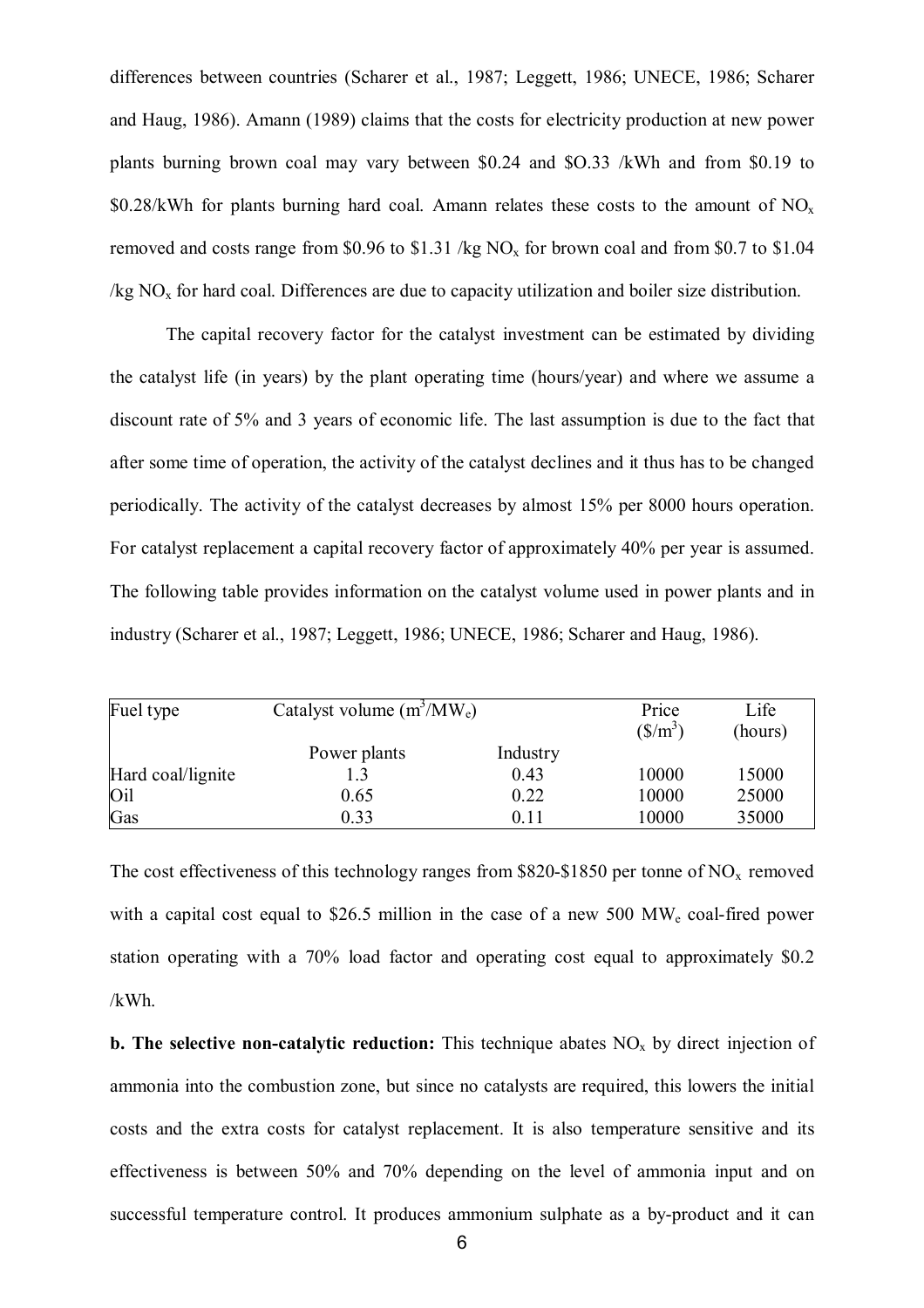release ammonia. The ammonia use depends on the abatement efficiency assumed. If we assume a 50% removal efficiency then the stoichiometry ratio ( $NH_3$  :  $NO_x$ ) is 2 : 1, equivalent to 0.73 tonne NH<sub>3</sub> per tonne NO<sub>x</sub> at inlet. If we assume abatement efficiency equal to 70% then the stoichiometry ratio becomes  $3 : 1$ , equivalent to 1.1 tonnes NH<sub>3</sub> per tonne NO<sub>x</sub> at inlet. In both cases the assumed cost is \$200 per tonne NH<sub>3</sub> (UNECE, 1986; Leggett, 1986; OECD, 1983; Dacey, 1984). Its operating costs are negligible, while its capital cost is approximately \$10 million for a new 500 MW<sub>e</sub> coal-fired power station operating with a  $70\%$ load factor and its cost-effectiveness ranges between \$680- \$1420 per tonne of  $NO<sub>x</sub>$  removed.

For mobile sources we must distinguish between diesel and gasoline powered vehicles. As there is no catalyst technology commercially available to reduce  $NO<sub>x</sub>$  emissions from diesel engines, emissions must be reduced by modifying the engine design and improving the combustion process. For passenger cars, buses and trucks we can use engine modifications (such as the use of uncontrolled catalytic converters or lean-burn engines) and exhaust gas recirculation (EGR). EGR reduces  $NO<sub>x</sub>$  emissions by lowering the peak combustion temperature. This is done by returning to the combustion chamber a proportion of the exhaust gas and in this way replacing some of the air. Abatement efficiency may be up to 30% without any increase in fuel consumption. Cadman and Johnson (1986) claim that EGR increases wear rates and oil contamination which imply higher maintenance expenses and also shorter engine lifetime.

Installation of oxidation catalysts is possible to achieve lower hydrocarbons and carbon monoxide emissions compared with engine midifications alone, but requires the use of unleaded fuel to avoid poisoning the catalyst. In Europe the lean-burn engine concept, goes beyond traditional engine modification measures to reduce  $NOX$  and  $HC$ .  $NO<sub>x</sub>$  emissions are reduced by changing stoichiometry of the fuel-to-air ratio to leaner mixtures. It is designed for new vehicles and requires some changes in the design of engines. But at high speed and because of the high oxygen of the exhaust gas its emissions may be more than those of cars without control (Amann, 1989). Lawson (1986) claims that the cost- effectiveness of NOx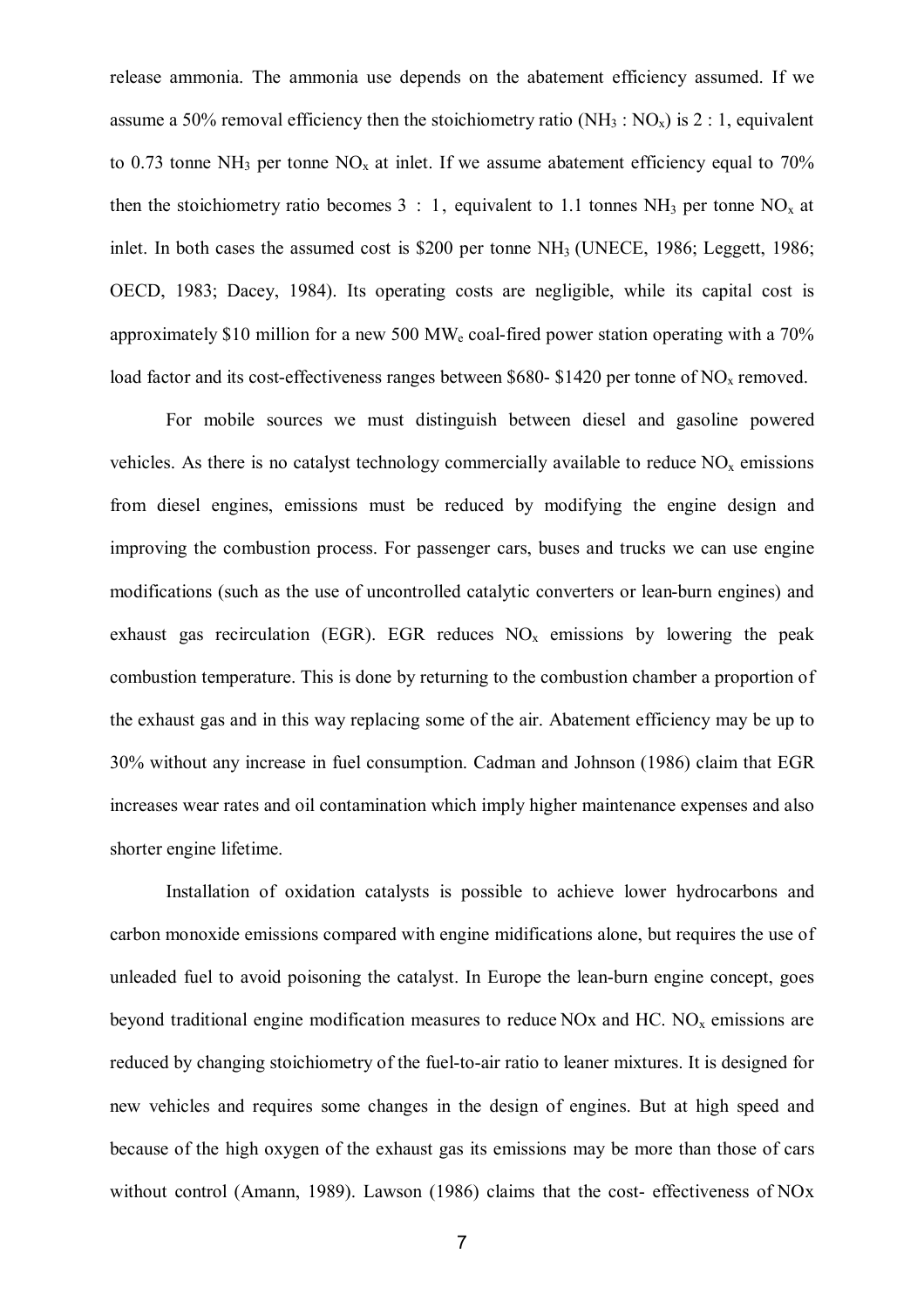abatement (in 1985 \$/tonne) ranges between 100 and 700 for stationary sources and 140 and 850 for mobile sources. At the same time HC cost effectiveness ranges from 240 to 650 for stationary sources and 70 to 500 for mobile sources. Lawson concludes that hydrocarbon reductions from mobile sources are more cost-effective than comparable reductions from stationary sources, while mobile source NOx reductions may be less cost effective. The costs for stationary sources are attributed to US EPA estimates. Searles (1986) claims that an oxidation catalyst results in incremental costs of about \$200-\$400 compared to the lean-burn engine without the catalyst. A fuel penalty of about 6% would also be incurred with the catalyst. Fuel penalty (\$/vehicle/year) is a function of utilization (km/vehicle/year), fuelefficiency (litre/km) and fuel price (\$/litre). Fuel penalty costs are calculated assuming here a pretax fuel price equal to \$0.25 per litre and that new vehicle efficiency improves by 1% per year from 1980 to 2000.

For gasoline cars, a very promising technology to reduce NOx emissions is a special three-way catalytic converter. It is fitted to the vehicle exhaust and contains beads and a combination of the precious metals platinum (85%) and rhodium (15%) (McCormick, 1989). Each converter needs about two grammes of precious metal. In this method, the proportions of nitric oxide, carbon monoxide and hydrocarbons enter the catalytic converter. The gases from the engine pass through the converter which oxidizes carbon monoxide and hydrocarbons to carbon dioxide and water and reduces  $NO<sub>x</sub>$  to nitrogen. The ratio of air and fuel in the combustion chamber is regulated. Too much oxygen results in increased NOx emissions and too much fuel in increased carbon monoxide and hydrocarbons.

This method cannot however be used with diesel engines. The three-way converter is complex and requires precise monitoring and careful control of the air/fuel mix in the combustion chamber. It is also expensive; McCormick (1989) cites an average annual cost of about \$60 to \$80 per car including purchase of converter and maintenance over 10 years. It is also sensitive to lead and this makes it useless in countries that rely on leaded petrol. If no credit is given for simultaneous reduction of VOC and CO then the three- way catalyst is one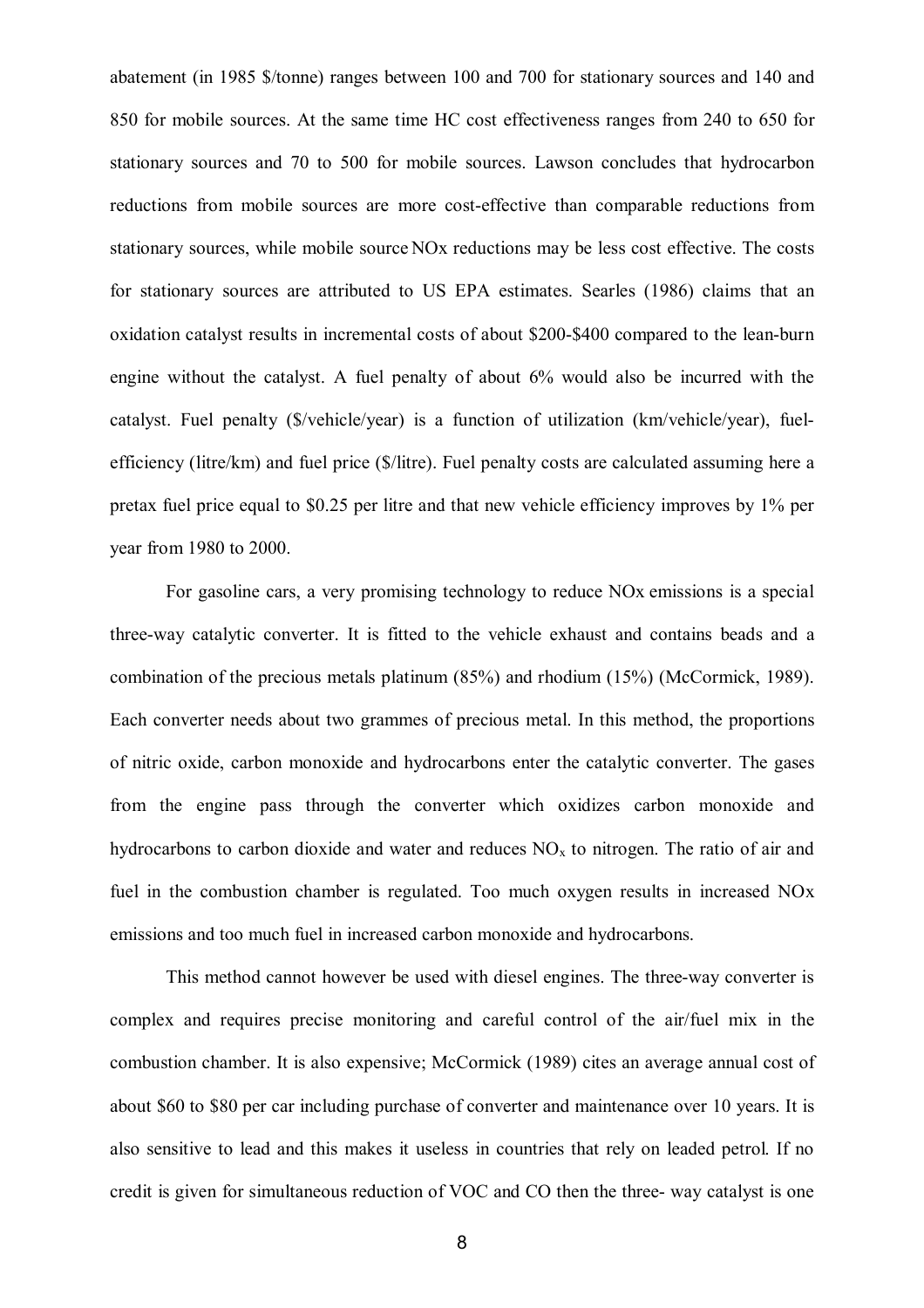of the most expensive options for controlling  $NO<sub>x</sub>$  and costs may vary between \$1.27 and \$3.6 /kg  $NO<sub>x</sub>$ . If  $NO<sub>x</sub>$ , VOC and CO are weighted equally then the range is between \$0.16 and \$0.45 /kg of abated pollutant (Amann, 1989).

We can also use uncontrolled catalysts which do not control the fuel-to-air ratio. The catalyst reduces CO and VOCs. Its efficiency is lower compared with controlled three-way catalysts. The following table presents some of the available options for controlling  $NO<sub>x</sub>$ emissions from mobile sources. Emission controls are available only for new vehicles. There is no control method modelled for motorcycles and 2-stroke cars. Unleaded gasoline is assumed to be widely available and costs of conversion to unleaded and changes in vehicle running costs are not considered. Also operating and maintenance costs due to adoption of emission controls such as altered servicing costs are not included.

| Option                                                          | <b>Capital Cost</b><br>(\$/vehicle) | $NOx$ abatement (%) Fuel penalty (%) |             |
|-----------------------------------------------------------------|-------------------------------------|--------------------------------------|-------------|
| 1. Gasoline automobiles                                         | and light trucks                    | $($ $\leq$ 3 tonnes)                 |             |
| <b>EGR</b>                                                      | 100                                 | $20 - 50$                            | $1.5 - 6.0$ |
| Uncontrolled catalyst                                           | 350                                 | 50                                   | 5.0         |
| Controlled catalyst                                             | 500                                 | 80                                   | 5.0         |
| Catalyst and EGR                                                | 600                                 | 90                                   | 5.0         |
| 2. Diesel automobiles<br>EGR and other engine                   | and light trucks                    | $\leq$ 3 tonnes)                     |             |
| modifications                                                   | 200                                 | $20 - 50$                            | $1.5 - 6.0$ |
| 3. Heavy trucks/ buses<br>EGR and other engine<br>modifications | 500                                 | $20 - 50$                            | $1.5 - 6.0$ |

Sources: NAPAP (1987); Leggett (1986); Walsh (1987); OECD (1986, 1988); Searles (1986)

Table 1 presents the factors leading to differences between countries. These factors are the annual energy consumption per vehicle and the fuel prices for the additional energy use. The fleet composition and the typical driving cycles are important determinants of the average emissions factors but it is not feasible to collect such detailed data. It is worth mentioning that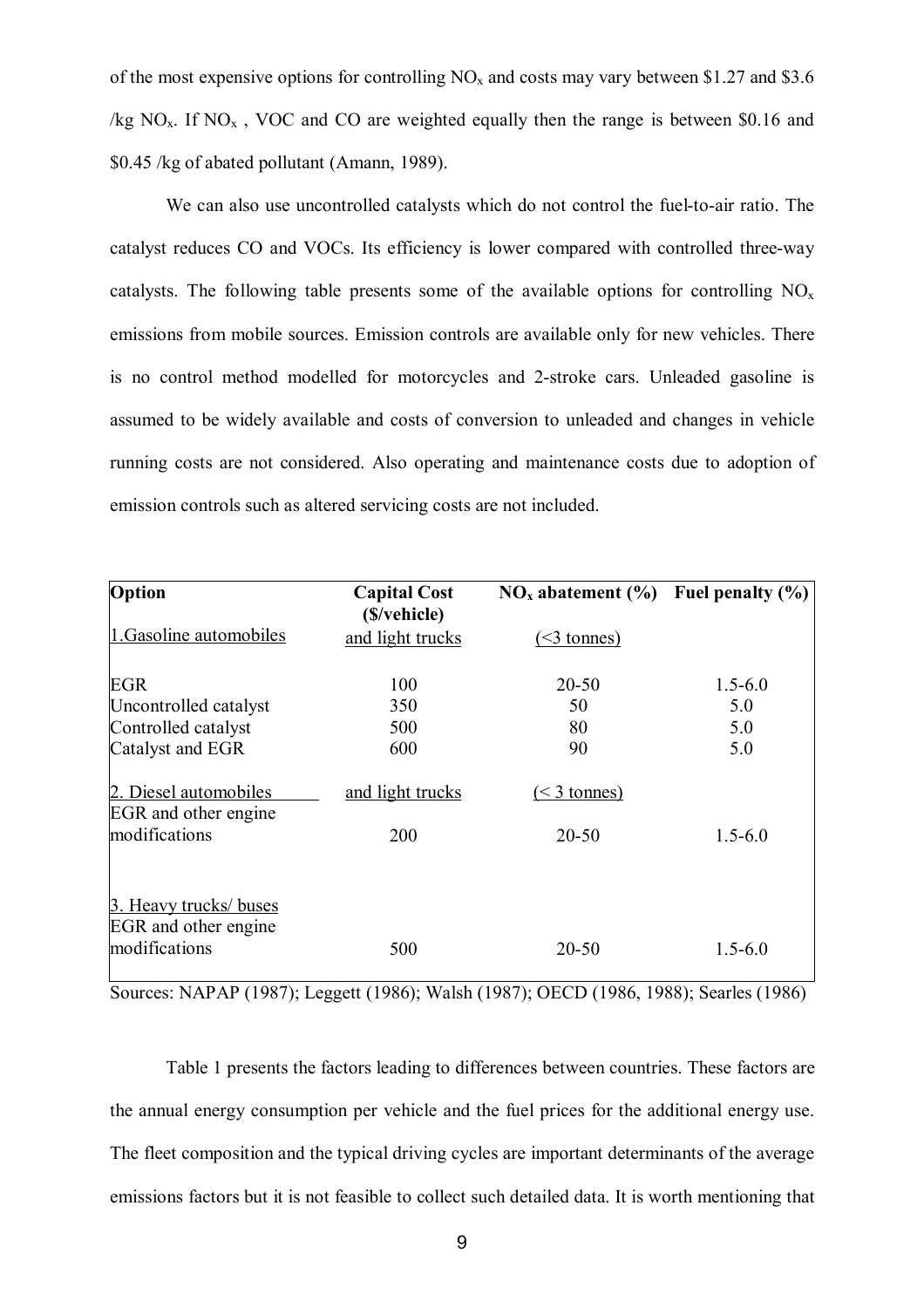increased speeds and higher volumes of traffic will lead to upward revision in our estimates of NOx emissions from cars. The reduction in speed limits will lead to reductions in NOx and CO2 emissions. Fergusson (1994) claims that NOx emissions may be reduced by 4% if we enforce speed limits of 70 miles per hour (mph), by 7% if we enforce 60 mph and by almost 12% if we reduce speed limits to 50 mph. At the same time the savings in carbon dioxide will be 3.1%, 5.2% and 7% respectively.

### **2. ASSUMPTIONS USED IN THE DERIVATION OF THE ABATEMENT COST CURVES**

The costs used in this study relate to the direct cost of construction, operation and design of nitrogen oxides abatement units. A full economic analysis would require also the inclusion of financial factors such as interest payments, subsidies and taxes, and an examination of the external costs imposed by the operation of the control unit (for example, waste disposal, etc). Given the generic engineering capital and operating control cost functions for each efficient abatement technology, total and marginal costs of different levels of emission reduction for each individual source (power plant, industrial boiler, petroleum refinery, vehicles) at the national (country) level can be constructed. The previous section summarized the available information on the technical characteristics and costs of those abatement technologies in operation at present to reduce the nitrogen content of fuels in use. We have seen that abatement technologies differ both as to cost and applicability (depending on the physical and chemical characteristics of the fuel used and on the size of abatement plant). It is assumed that control costs are independent of order of introduction and that abatement technologies are scale specific. Each abatement technology is efficient over a defined range of nitrogen removed; we have constant returns to scale over the range of abatement at which each technology is potentially efficient. In other words, each technology reduces emissions by some proportion, called the "abatement efficiency", which is assumed to be fixed for each control method at the plant size at which the method is efficient. For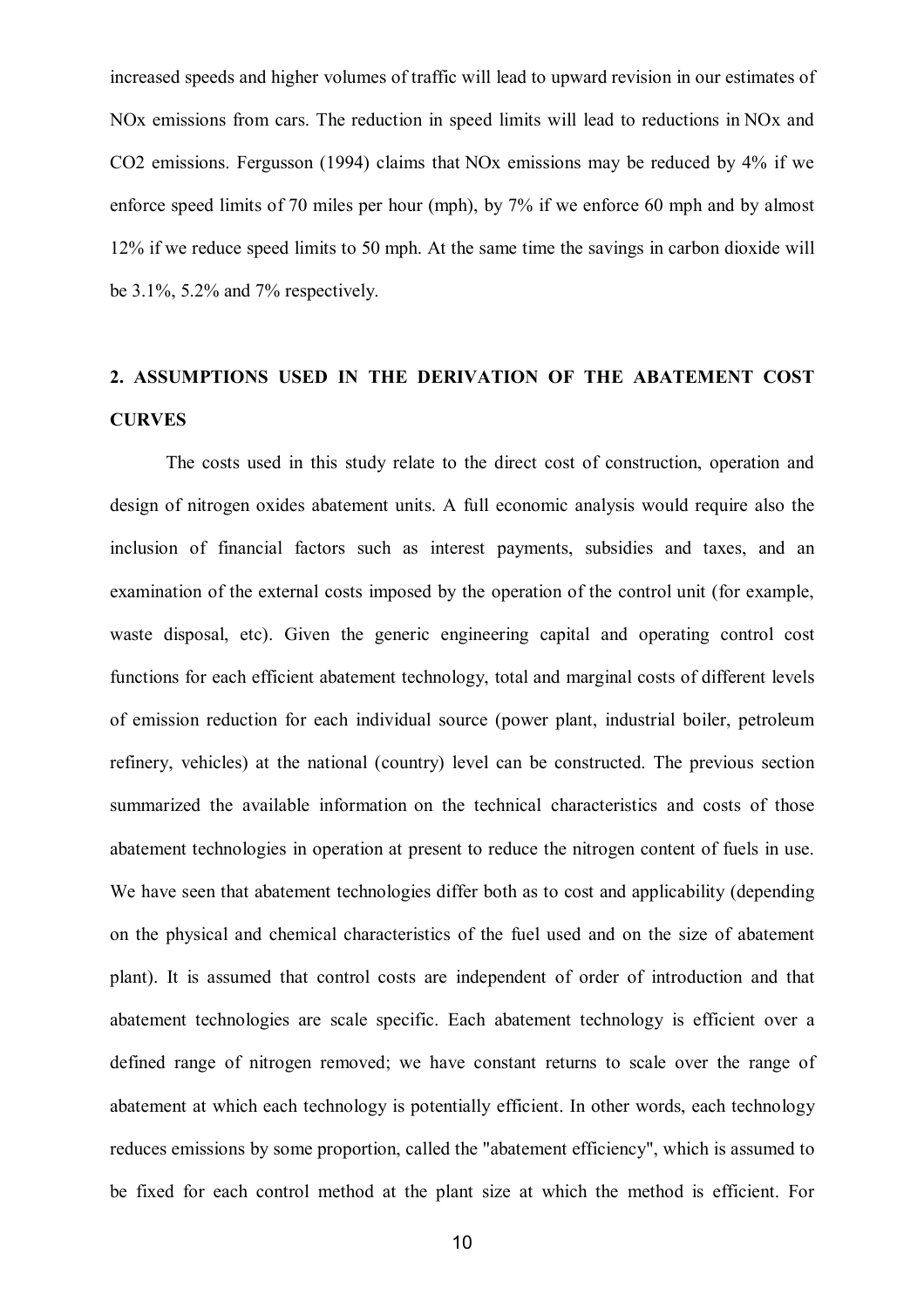example, a SCR unit has an abatement efficiency of 80% at the efficient plant size. Also, fuel use and costs are assumed to be independent from abatement policy. For the purposes of this exercise then, abatement by means of reducing the output of electricity or other industrial output is ruled out<sup>1</sup>. Finally, another basic assumption of the cost module is that there is a competitive market for  $NO<sub>x</sub>$  abatement technologies accessible to all European countries.

It is assumed that the regulatory authority seeks to maximize abatement subject to a budget constraint. It would be economically inefficient to introduce relatively costly control options unless opportunities for using cheaper alternatives had already been exhausted. The economic efficiency of alternative abatement options (expressed as \$ per tonne pollutant removed) depends on site specific conditions. The set of source-specific emission reduction opportunities can be merged in order of increasing marginal cost to yield a least cost emission reduction function for each country<sup>2</sup>. Marginal cost increases are due to the effect of switching between technologies as the scale or level of abatement rises. The corresponding point on the marginal cost curve specifies the set of country control options which minimize total abatement costs (Halkos, 1992, 1994; Mäler, 1990). The marginal cost curve is a discontinuous step function with each step representing a particular discrete abatement technology. The level of each step indicates the incremental cost of a technology relative to the maximum incremental amount of  $NO<sub>x</sub>$  removed by introducing that technology. The sequence of efficient technologies gives us the long run marginal cost of abatement. At the low end of the curve the least expensive strategies are presented; the greater the percentage of pollutant removed, the higher will be the cost of removing an additional amount.

The actual control costs of each abatement technology are defined by national circumstances and the abatement cost curves depend on the energy scenario adopted<sup>3</sup>. Such abatement costs differ considerably among countries even for the same technology and these cost estimates take into account a wide range of site and plant specific factors, e.g. plant size, fuel type, initial nitrogen content of fuel, load factor and new or retrofit application (remaining life).

11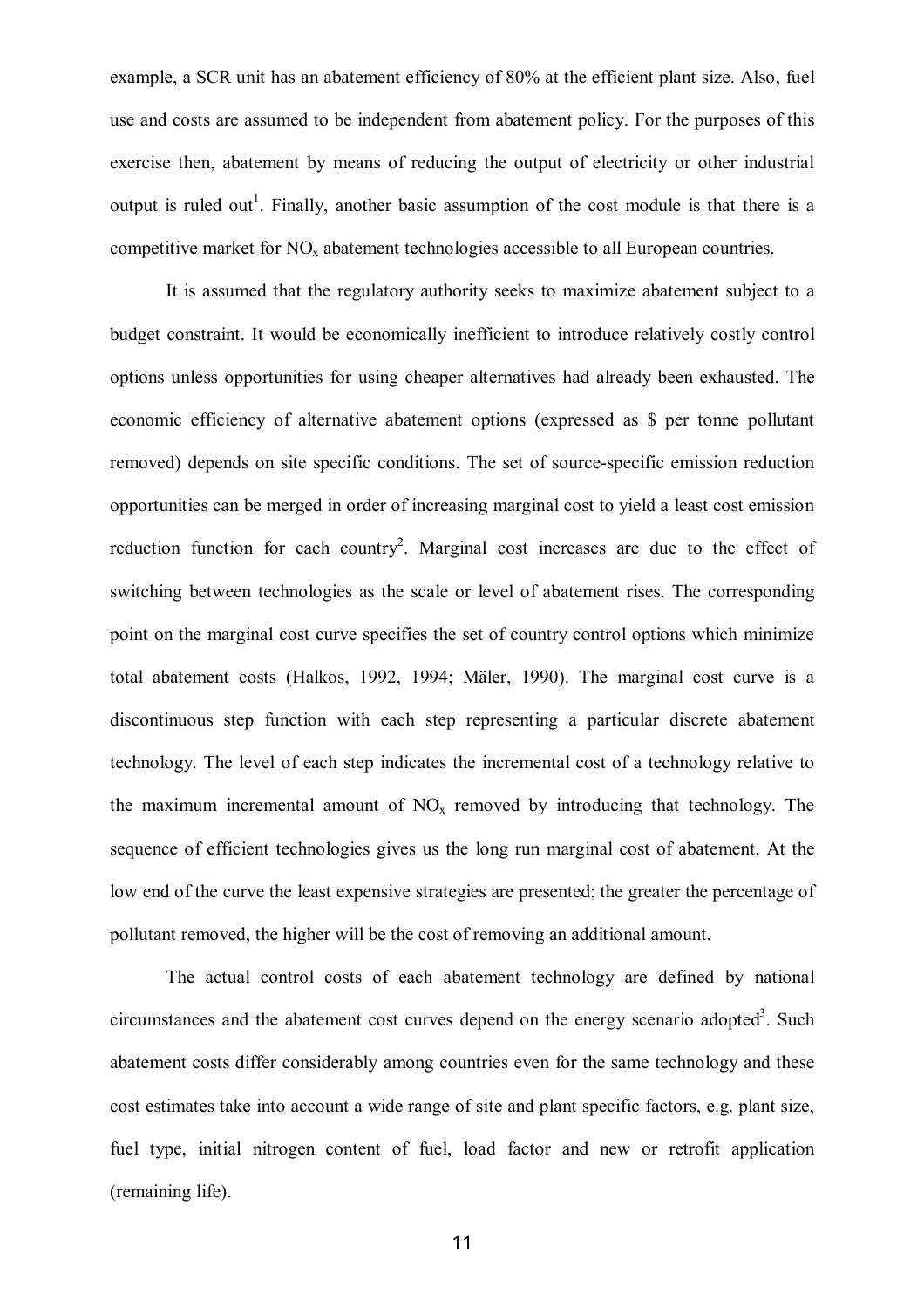| Countries   | Gasoline Fuel<br>price (\$/MJ) | Diesel Fuel price<br>$(\$/MJ)$ | Gasoline<br>consumption<br>GJ/car/year | Diesel consumption<br>GJ/car/year |
|-------------|--------------------------------|--------------------------------|----------------------------------------|-----------------------------------|
| Albania     | 3.7                            | 4.365                          | 45                                     | 400                               |
| Austria     | 4.365                          | 4.752                          | 49                                     | 790                               |
| Belgium     | 3.3                            | 4.205                          | 45                                     | 650                               |
| Bulgaria    | $\overline{3.7}$               | 4.365                          | 81                                     | 400                               |
| Former CSFR | 3.7                            | 4.365                          | 30                                     | 310                               |
| Denmark     | 4.01                           | 3.95                           | 44                                     | 520                               |
| Finland     | 4.58                           | 6.508                          | 44                                     | 780                               |
| France      | 3.17                           | 3.183                          | 35                                     | 840                               |
| <b>FRG</b>  | 2.98                           | 3.67                           | 47                                     | 640                               |
| Former GDR  | 3.7                            | 4.365                          | 41                                     | 150                               |
| Greece      | 2.4                            | 3.03                           | 62                                     | 390                               |
| Hungary     | 3.7                            | 4.365                          | 49                                     | 320                               |
| Ireland     | 4.5                            | 4.43                           | 65                                     | 600                               |
| Italy       | 3.36                           | 4.01                           | 31                                     | 600                               |
| Luxembourg  | 3.22                           | 4.161                          | 49                                     | 810                               |
| Netherlands | 3.4                            | 4.226                          | 43                                     | 910                               |
| Norway      | 3.9                            | 4.5                            | 45                                     | 280                               |
| Poland      | 3.7                            | 4.365                          | 35                                     | 260                               |
| Portugal    | 3.9                            | 4.62                           | 28                                     | 840                               |
| Romania     | 3.7                            | 4.365                          | 45                                     | 400                               |
| Spain       | 3.4                            | 3.8                            | 33                                     | 490                               |
| Sweden      | 4.64                           | 4.71                           | $\overline{55}$                        | 630                               |
| Switzerland | 3.72                           | 4.13                           | 52                                     | 260                               |
| Turkey      | 4.5                            | 6.97                           | $\overline{45}$                        | 400                               |
| <b>UK</b>   | 3.63                           | 3.74                           | 54                                     | 440                               |
| Former USSR | 3.7                            | 4.365                          | 58                                     | 510                               |
| Yugoslavia  | 3.7                            | 4.365                          | 31                                     | 380                               |

**Table 1: European fuel prices (without taxes) and energy consumption per vehicle.**

Source: Amann(1989)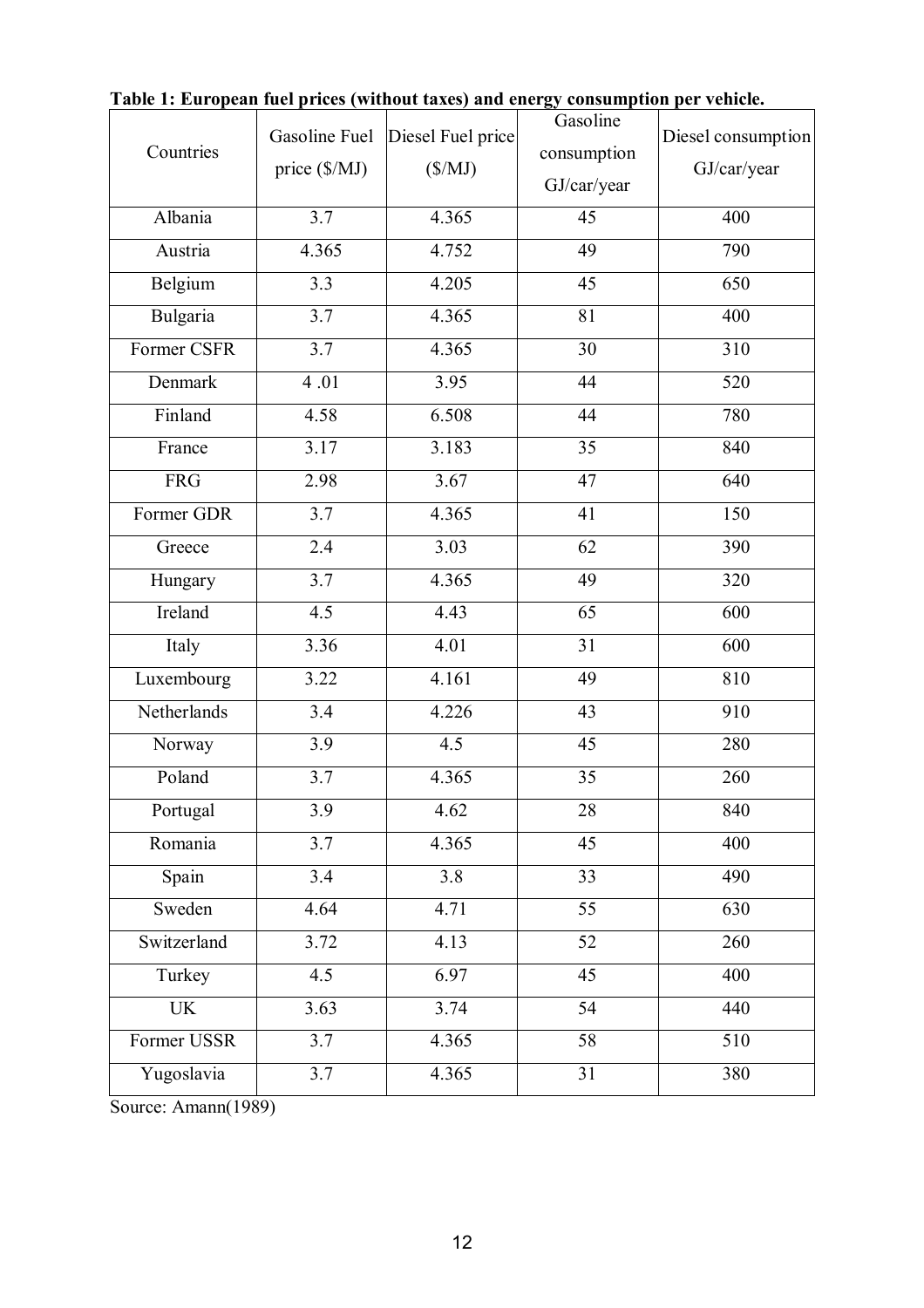The economic life of emission sources varies between the different types of sources. It is assumed here that abatement costs are annualized over 30 years at new power plants, 20 years at new industrial boilers and for mobile sources, over tire average life of each type of vehicle in each individual country. The lifetime of catalysts for gasoline vehicles is assumed to be 10 years. For retrofits to existing power plants, we assume default lifetimes of 15 years for power stations and 10 years for industrial boilers, unless other information is available about the plant s commissioning date.

The nitrogen contents range between 0.5% and 2% in hard coal, from 0.3% to 1.2% in heavy fuel oil, and it is less than  $0.1\%$  in oil distillates. Natural gas does not contain nitrogen (Amann, 1989). It is recognized that it is more expensive to retrofit an abatement technology to an existing plant than it is to design it into a new plant. Retrofit of equipment systems is usually assumed to carry a cost penalty of 10% to 40% over the cost of installation with new plants. Here, an average approximation of 25% higher capital cost than the equivalent at a new plant is used.

Country specific capital and operating cost adjustment factors have been estimated to take into consideration differences between countries in electricity, labour and construction costs. Electricity costs arise as many abatement technologies consume electricity in their operation. An indicator of the costs of electricity is assumed to be the average pre-tax price industrial consumers are required to pay for electricity in each country. Average prices were estimated in US \$ for each country from IEA (1986) and national statistical sources and normalized against the  $FRG<sup>4</sup>$  to obtain the index presented in table 3. Labour is employed in the operation and maintenance of emissions control plant but also in the construction and design of plant. For each country, average hourly earnings in the manufacturing sector in US \$ were estimated (ILO, 1986) and normalized against the FRG once more to obtain an index. Finally, the investment costs of abatement measures may vary between countries due to differences in the cost of construction materials, labour costs and labour productivity. We have assumed that relative costs are only influenced by labour. In order to develop a crude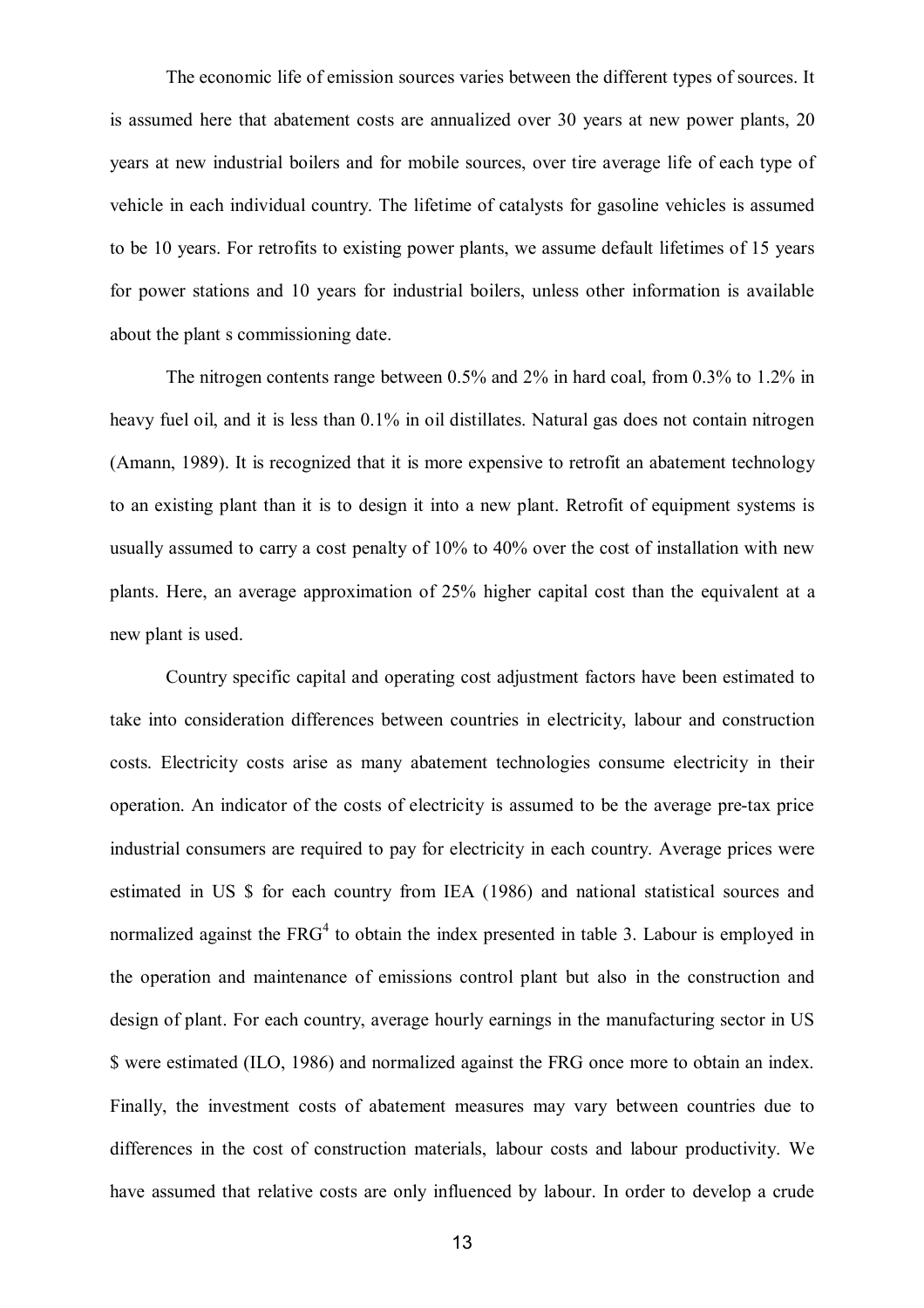construction cost index, based on the approach sketched in ICE A/ACE (1988), it is assumed that in the FRG labour represented 30% of the total construction cost of an SCR plant and materials 70%.

The cost of an emission abatement method is given by the total annualized cost (TAC) of an abatement option, including capital and operating cost components:

$$
TAC = [(TCC) * (r / (1 - (1+r)^{-n}) + VOMC + FOMC
$$

where TCC is the total capital cost  $(\$)$ , VOMC and FOMC are the variable and fixed operating and maintenance costs (\$) respectively and  $(r / (1 - (1+r))^{n}$  is the capital recovery factor at real discount rate r, which converts a capital cost to an equivalent stream of equal annual future payments, considering the time value of money (represented by the discount rate, r); n represents the economic life of asset (in years). The estimation of the annual operating and maintenance costs requires a great deal of infonnation (for example, the nitrogen content of fuel used, the annual operating hours, removal efficiencies of the control methods, etc) and consists of a fixed portion that is dependent on the use of the plant (e.g. maintenance and labour costs) and a variable portion dependent on the prices for electricity, labour, sorbents and waste disposal and the specific demand for energy due to the abatement process. Table 3 presents the applicability requirements, the abatement efficiencies and the capital and operating costs of the main abatement options, as well as an estimate of the costeffectiveness for each abatement technology.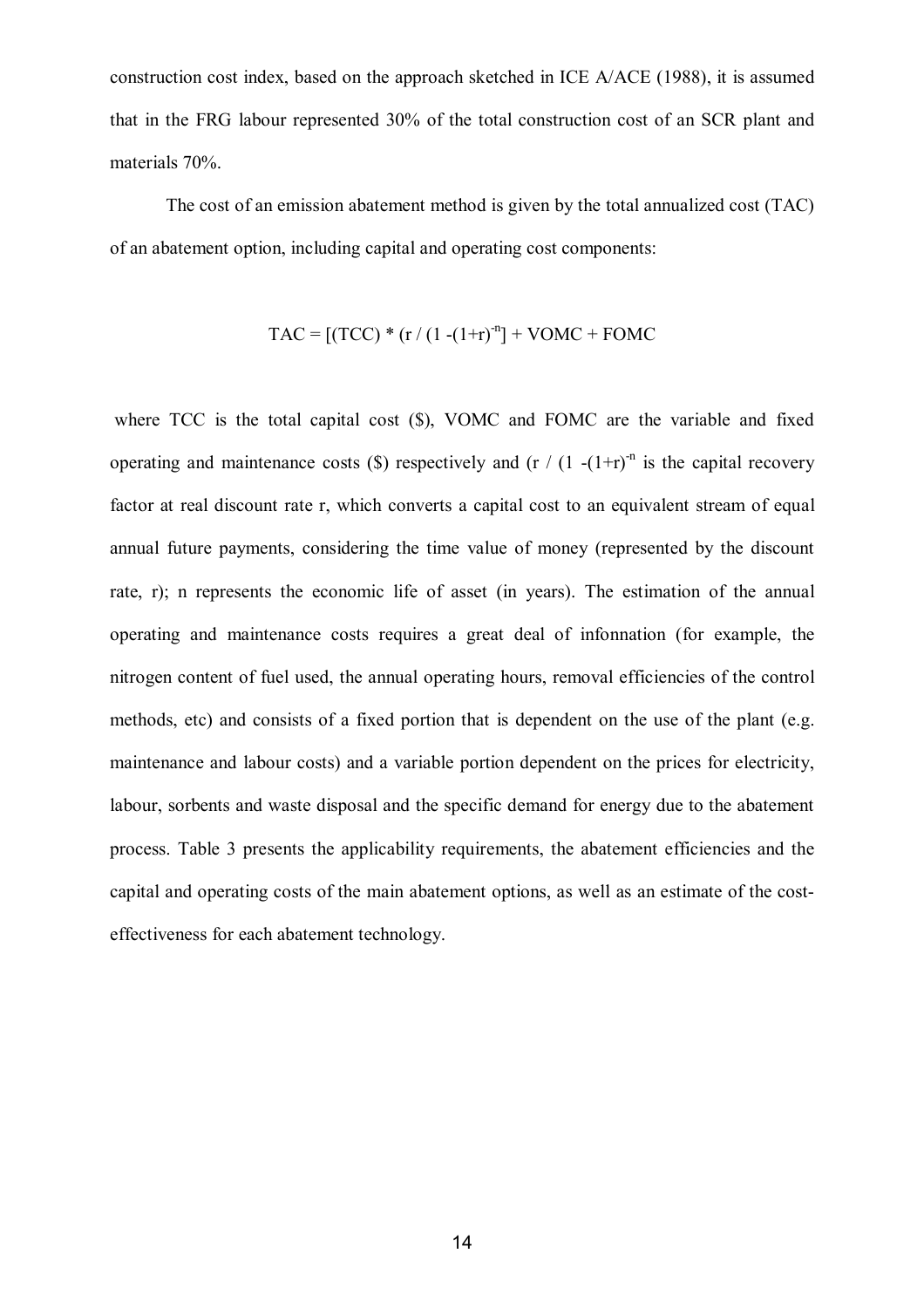| Countries      | Labour<br>$(FRG=1.00)$ | Construction<br>$(FRG=1.00)$ | Electricity<br>$(FRG=1.00)$ |
|----------------|------------------------|------------------------------|-----------------------------|
| Albania        | 0.10                   | 0.73                         | 0.50                        |
| Austria        | 0.96                   | 0.99                         | 0.90                        |
| Belgium        | 0.90                   | 0.97                         | 0.90                        |
| Bulgaria       | 0.23                   | 0.77                         | 0.50                        |
| Czechoslovakia | 0.42                   | 0.83                         | 0.50                        |
| Denmark        | 1.30                   | 1.09                         | 0.95                        |
| Finland        | 0.95                   | 0.99                         | 0.90                        |
| France         | 0.80                   | 0.94                         | 0.70                        |
| <b>FRG</b>     | 1.00                   | 1.00                         | 1.00                        |
| <b>GDR</b>     | 0.30                   | 0.79                         | 0.50                        |
| Greece         | 0.41                   | 0.82                         | 0.70                        |
| Hungary        | 0.11                   | 0.73                         | 0.50                        |
| Ireland        | 0.81                   | 0.94                         | 1.30                        |
| Italy          | 0.90                   | 0.97                         | 1.05                        |
| Luxembourg     | 1.00                   | 1.00                         | 0.85                        |
| Netherlands    | 1.05                   | 1.02                         | 1.00                        |
| Norway         | 1.30                   | 1.09                         | 0.20                        |
| Poland         | 0.14                   | 0.74                         | 0.35                        |
| Portugal       | 0.20                   | 0.76                         | 0.80                        |
| Romania        | 0.17                   | 0.75                         | 0.50                        |
| Spain          | 0.60                   | 0.88                         | 0.75                        |
| Sweden         | 1.24                   | 1.07                         | 0.50                        |
| Switzerland    | 1.20                   | 1.06                         | 1.00                        |
| Turkey         | $0.10\,$               | 0.73                         | 0.70                        |
| <b>UK</b>      | 0.86                   | 0.96                         | 1.00                        |
| <b>USSR</b>    | 0.30                   | 0.79                         | 0.40                        |
| Yugoslavia     | 0.15                   | 0.74                         | 0.55                        |

**Table 2: Electricity, labour and construction cost factors**.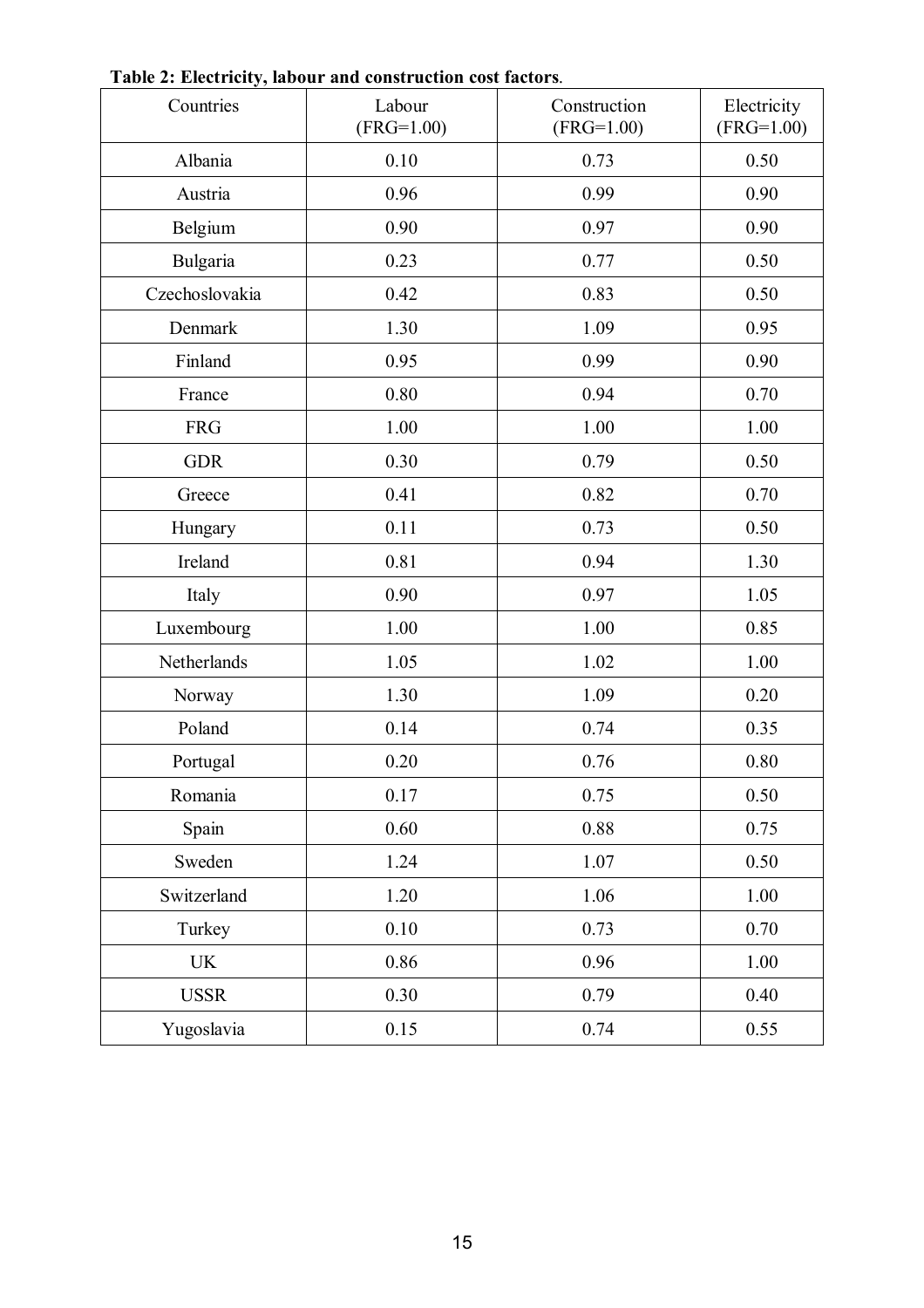**Table 3:** Nitrogen oxides emission abatement options and costs (costs in \$ million 1985). Costs for stationary sources are based on a new 500 MW power plant, using hard coal of 1% nitrogen content, 70% load factor. For mobile sources costs are for average European automobile of 1200 kg.

| Abatement<br>Method                                      | Applicability                             | <b>NO<sub>x</sub></b><br>removal<br>efficiency<br>$(\% )$ | Capital<br>Cost                     | Operating and<br>Maintenance<br>cost           | Cost-effectiveness<br>$\frac{f}{f}$ NO <sub>x</sub> removed |
|----------------------------------------------------------|-------------------------------------------|-----------------------------------------------------------|-------------------------------------|------------------------------------------------|-------------------------------------------------------------|
| Fuel switching<br>(e.g. oil to gas)                      | All<br>users                              | Up to 70                                                  |                                     |                                                | Depends on<br>relative price and<br>nitrogen content        |
| Low $NOx$ Burners                                        | Power plants<br>and<br>industrial boilers | 30                                                        | \$3.9 m                             | Negligible $(1)$                               | $7 - 26$                                                    |
| Combustion<br>modifications                              | Power plants<br>and<br>industrial boilers | 35                                                        | $$6.5 m-$<br>\$18.9m                | Negligible $(1)$                               | $6 - 70$                                                    |
| Flue Gas<br>Denitrification<br><b>SCR</b><br><b>SNCR</b> | Power plants<br>and<br>industrial boilers | 80<br>50-70                                               | \$26.5 m <sup>(1)</sup><br>\$10.1 m | \$0.2 /kWh<br>Negligible                       | 820-1850<br>680-1420                                        |
| <b>Fluidized Bed</b><br>Combustion<br>(FBC)              | Power plants<br>and<br>industrial boilers | 80                                                        |                                     |                                                | Undefined                                                   |
| <b>Exhaust Gas</b><br>Recirculation                      | Automobiles                               | Up to 30                                                  | \$45-\$84                           | Fuel efficiency<br>change<br>$-5\%$ to $+0\%$  | $0 - 4500$                                                  |
| Lean Burn<br>Engines                                     | Automobiles                               | 80                                                        | \$210                               | Fuel efficiency<br>Change<br>$-5\%$ to $+15\%$ | Savings of 5-85<br>per vehicle                              |
| Exhaust catalysts                                        | Automobiles                               | 90                                                        | $$170-$<br>\$520                    | Fuel efficiency<br>change<br>$-4\%$ to $+5\%$  | 1300-1700                                                   |

(1) We have assumed there are no incremental operating costs associated with these modifications.

(2) Excluding catalyst's costs.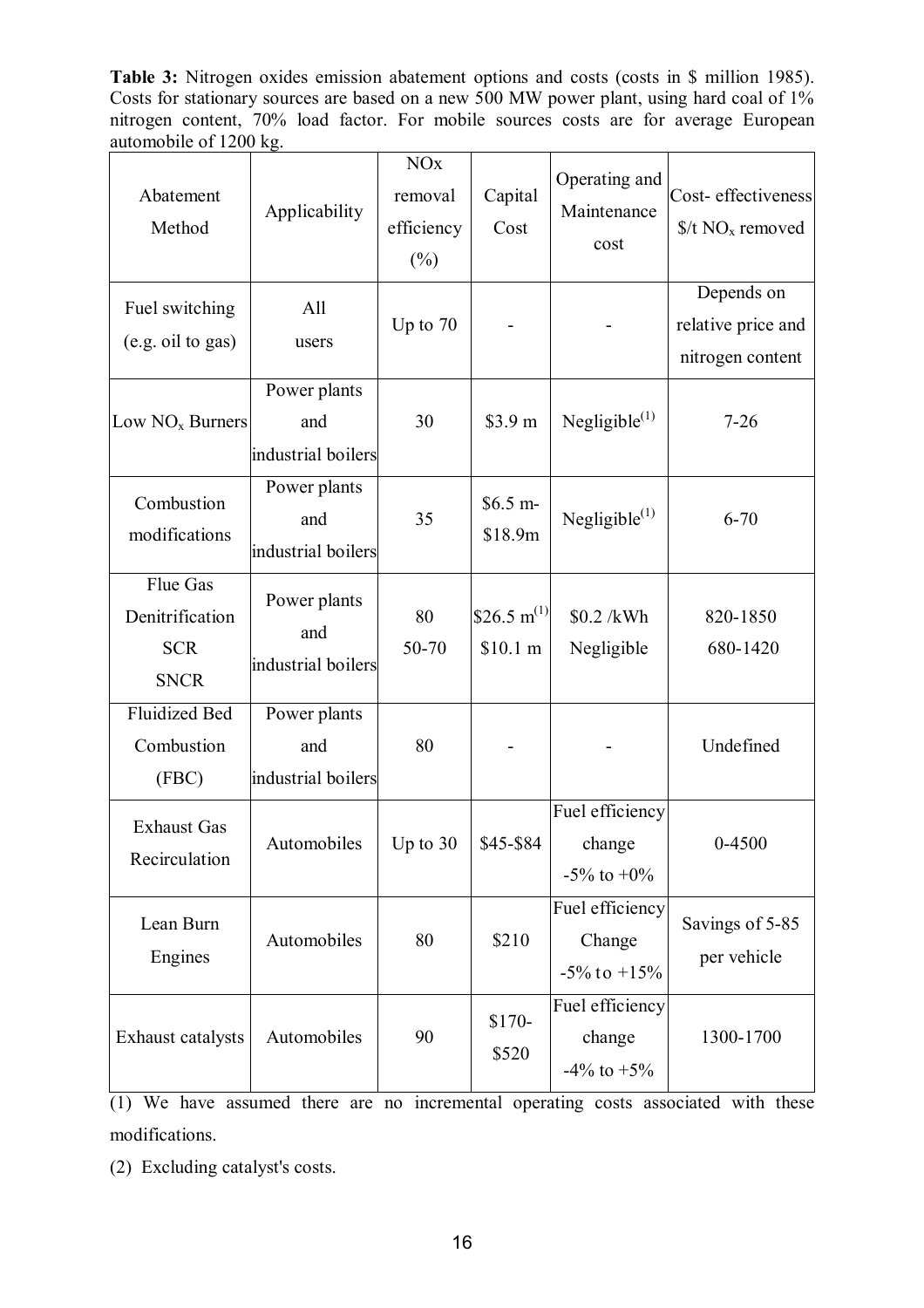#### **3. EMPIRICAL RESULTS**

In order to compare the abatement costs between countries, the least cost combination of abatement options for each emission reduction level from zero reduction up to the technical feasible limit is derived. Cost estimates for each technology are influenced by fuel type, plant size, nitrogen content of fuel, new or retrofit application and labour, construction and electricity cost factors. The slopes of the total abatement cost curves differ from country to country and if the slope of the total abatement cost curve for one country is steeper than for another, for any given abatement level, then the abatement cost in the first country is higher than in the second. Given projections of uncontrolled emissions, estimates can be made of the potential for their reduction using available abatement technologies and of the likely cost. Following the assumptions mentioned in section 2, total and marginal abatement cost curves can be derived for each European country. Figures 1 and 2 present the total abatement cost curves for Greece and the UK. The potential of the abatement technologies for reducing emissions in a particular country depends on the existing pattern of energy use. Table 4 presents the unconstrained emissions in the year  $2000<sup>5</sup>$ . the maximum Feasible national emission abatement levels through the use of all available technologies and combination of technologies and the associated cost of achieving this maximum abatement in each country, as well as the total costs of achieving a 30% nitrogen oxides emissions reduction.

Thus, it can be seen that, for example in Greece, a  $30\%$  NO<sub>x</sub> emissions reduction costs \$14.5 million, while a 50% reduction (the maximum that can be achieved in Greece) requires an amount of \$356 million, which shows how much more expensive is the reduction of the extra twenty percent when a certain level of abatement is reached. Similarly, for Spain a 30% reduction requires \$87 million, while a 47% reduction requires \$1,179 million and, for Belgium, a 30% reduction costs \$34 million and a 56% reduction costs \$332 million and so on.

Similarly, the total cost of a uniform 30% reduction varies from \$4 million in Ireland to \$710 million in the former USSR. The UK has a total cost of \$396 million at this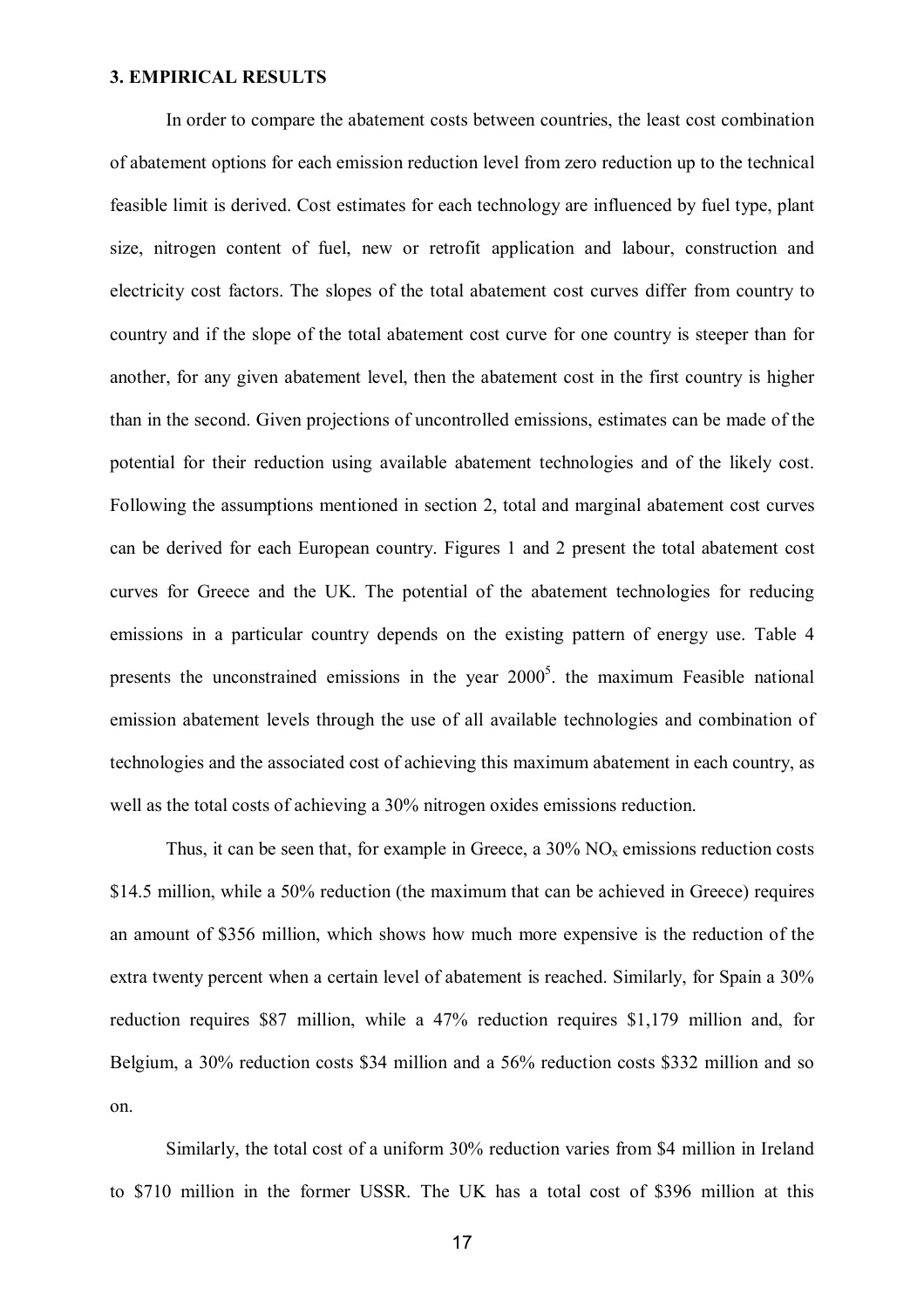percentage level while the FRG has a total cost of \$174 million, Austria of \$21 million and Norway of \$52 million. Similarly, we can find the total costs for all the European countries and for the two different percentages (30% and maximum feasible abatement). The final interesting conclusion of Table 4 is that the total cost for all European countries of achieving different percentage reductions increases drastically in all cases as the reduction is moved from 30% to the maximum feasible abatement. A 30% reduction requires a cost of \$1,750 million while the maximum feasible abatement costs \$24,386 million.

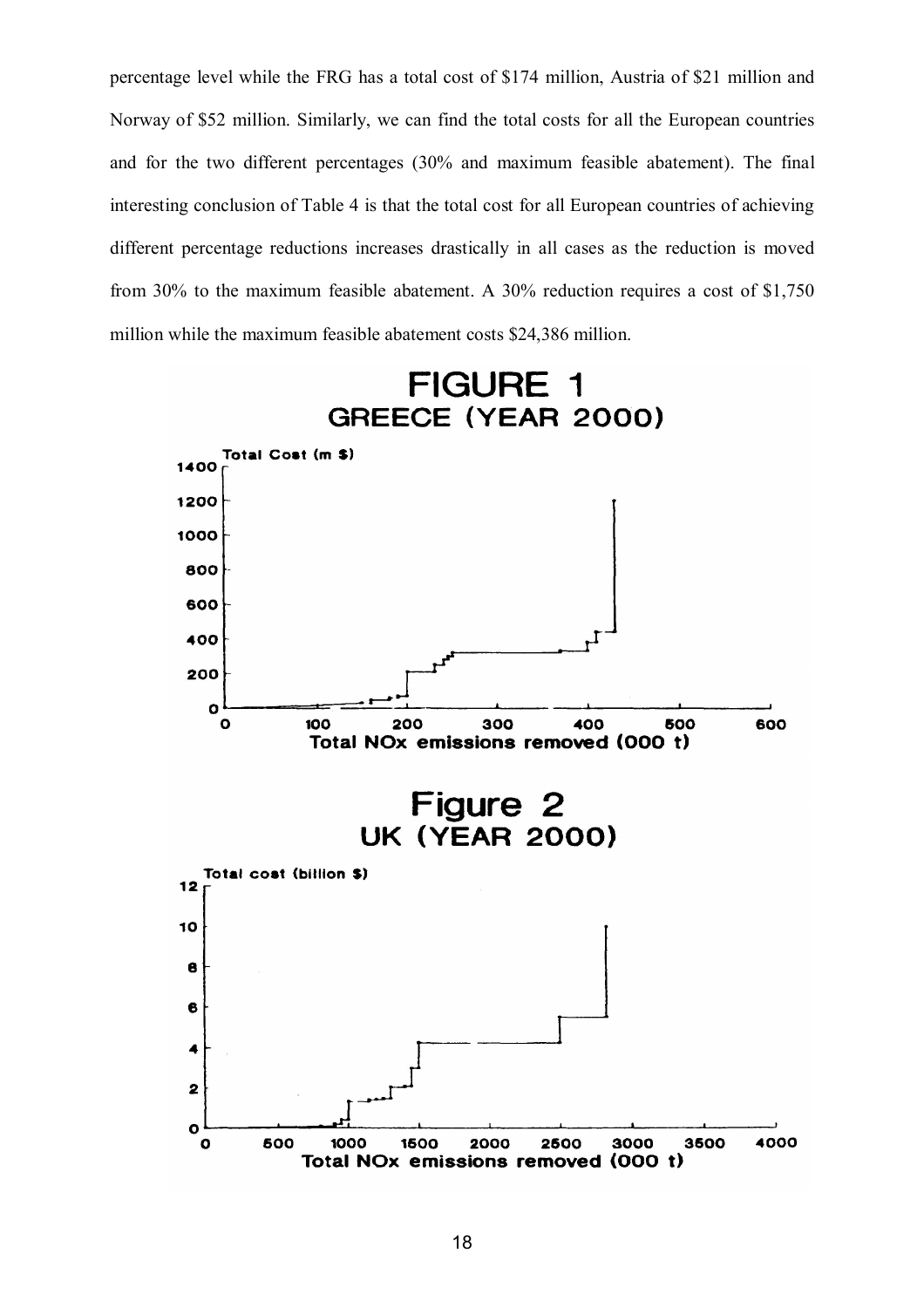|               |                               | Maximum<br>emission | Total costs           |           |
|---------------|-------------------------------|---------------------|-----------------------|-----------|
| Countries     | Unconstrained                 |                     | $(in$ million \$1985) |           |
|               | emissions<br><b>Year 2000</b> |                     | Maximum 30%           |           |
|               |                               | reductions $(\%)$   | reduction             | reduction |
| Albania       | 37                            | 48                  | 52.99                 | 17.3      |
| Austria       | 181                           | $\overline{51}$     | 140.29                | 21.06     |
| Belgium       | 307                           | 56                  | 331.52                | 34.31     |
| Bulgaria      | 440                           | 51                  | 486.41                | 58.76     |
| Former CSFR   | 293                           | 69                  | 524.12                | 29.3      |
| Denmark       | 129                           | 56                  | 168.82                | 20.04     |
| Finland       | 247                           | 57                  | 285.67                | 98.17     |
| France        | 1021                          | 71                  | 1012.57               | 172.55    |
| <b>FRG</b>    | 1422                          | 66                  | 1822.35               | 173.57    |
| Former GDR    | 360                           | 78                  | 1181.39               | 35.6      |
| Greece        | 293                           | 50                  | 355.98                | 14.53     |
| Hungary       | 239                           | 49                  | 267.32                | 18.9      |
| Ireland       | 64                            | 53                  | 54.69                 | 3.8       |
| Italy         | 1233                          | 64                  | 1391.64               | 514.27    |
| Luxembourg    | 33                            | 53                  | 17.32                 | 5.43      |
| Netherlands   | 382                           | 67                  | 457.54                | 52.31     |
| Norway        | 178                           | 46                  | 148.10                | 51.63     |
| Poland        | 848                           | 71                  | 1507.47               | 72.36     |
| Portugal      | 220                           | 43                  | 219.77                | 29.33     |
| Romania       | 670                           | 54                  | 830.84                | 69.45     |
| Spain         | 1223                          | 47                  | 1179.0                | 87.27     |
| Sweden        | 245                           | 59                  | 204.48                | 30.23     |
| Switzerland   | 91                            | 64                  | 82.88                 | 14.95     |
| Turkey        | 1168                          | 47                  | 899.80                | 232.44    |
| <b>UK</b>     | 1309                          | 68                  | 1971.13               | 395.88    |
| Former USSR   | 6037                          | 63                  | 8164.40               | 709.51    |
| Yugoslavia    | 347                           | 51                  | 627.38                | 107.81    |
| Total/Average | 19017                         | 57.5                | 24386                 | 1750      |

#### **Table 4: Total cost of a 30% and of maximum emissions reduction**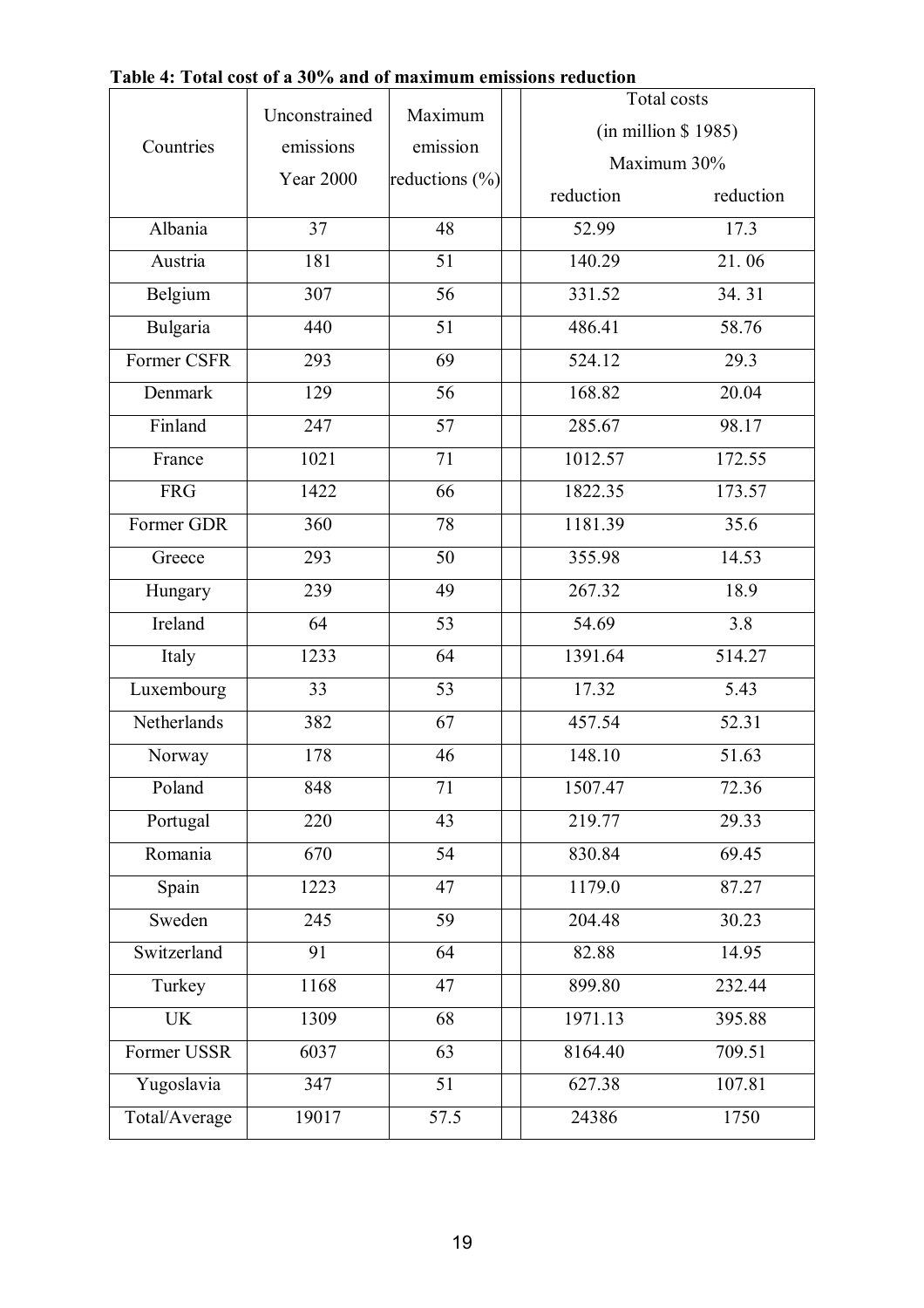#### **CONCLUDING REMARKS**

Currently available technologies for  $NO<sub>x</sub>$  have been classified into three categories: pre-combustion, during combustion and post combustion. Combustion modifications and low  $NO<sub>x</sub>$  burners at power plants and exhaust gas recirculation and lean burn engines for mobile sources are relatively cost-effective. But best available technologies for power plants, petroleum refineries and industrial boilers seem to be a combination of combustion modification and selective catalytic reduction achieving a 90% reduction. At the same time and for gasoline cars, the three-way catalytic converter seems to be the most cost-effective method, achieving an 80% reduction. Fuel switching can be shown to constitute a good solution to the problem, but its cost-effectiveness depends on the relative prices and the nitrogen contents of the fuels used. Fluidized bed combustion (FBC) is the only technique that can be used simultaneously for nitrogen oxides and sulphur abatement, but it can only be used for new installations, and would only have an effect on total emissions over a long period. It is not possible to define abatement costs precisely since air pollution control is an integral part of the FBC boiler design. Low  $NO<sub>x</sub>$  burners and combustion modifications could have low operating and maintenance cost, but they can be used in cases where only moderate  $NO<sub>x</sub>$ emission reductions are required. The SCR is the only technique available for achieving very high removal efficiency at all types of installation, new or retrofit. SCR dominates the market in Europe having achieved a first mover advantage and thus it is difficult for other (probably better) control methods to compete against it. As mentioned it can be used in combination with combustion modifications to achieve a reduction of 90%. The general trend is for low  $NO<sub>x</sub>$  burners to have the lowest capital costs, with combustion modifications and SCR technologies having the highest costs. It is worth mentioning that if methods like catalytic combustion become available, then their performance will be better than those of conventional methods and this leads us to conclude that we may overestimate future control costs.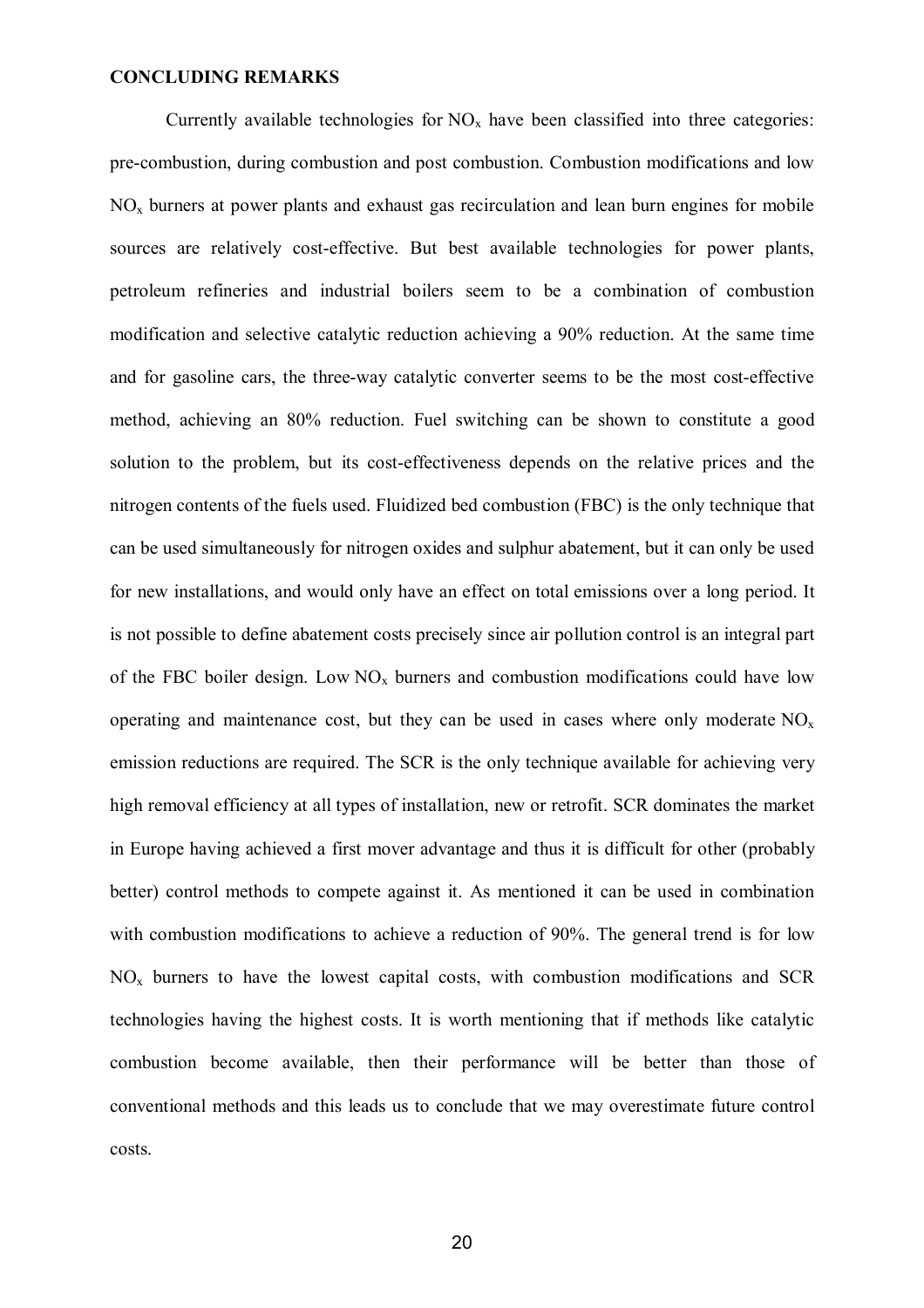Finally, in order to minimize the costs for a given reduction of  $NO<sub>x</sub>$  emissions, the different denitrification technologies can be used in the least-cost combination. It was shown that the greater the percentage of pollutant already removed, the higher the cost of removing an additional amount. Initially, those sources of pollution are eliminated that can be removed most cheaply and easily. Further reductions in pollution will usually prove more than proportionately costly and difficult. This means that there is a maximum marginal quantity of nitrogen oxides removed and that, after this point the pool of technologies starts to be less efficient, i.e. the marginal quantity of  $NO<sub>x</sub>$  removed decreases progressively. This implies the rise in marginal costs which is evident from the curves. The important point is how steeply marginal cost rises with each successive increase in pollution control objectives. Obviously, there exist countries where abatement is cheaper. As the transboundary nature of the acid rain problem requires cooperation between countries in order to achieve environmental targets, this implies that an international optimization with co-ordination of side payments must be carried out (for more details see Halkos, 1993, 1994).

#### **ACKNOWLEDGEMENTS**

Thanks are due to Dr Paul Latreille at the University of Wales Swansea, Professors Charles Perrings and John Hutton at the University of York, and to Dr Markus Amann at the International Institute for Applied Systems Analysis (IIASA) for helpful comments and discussions. The use made of data sources and their interpretations, as well as any remaining errors, are solely the author's responsibility.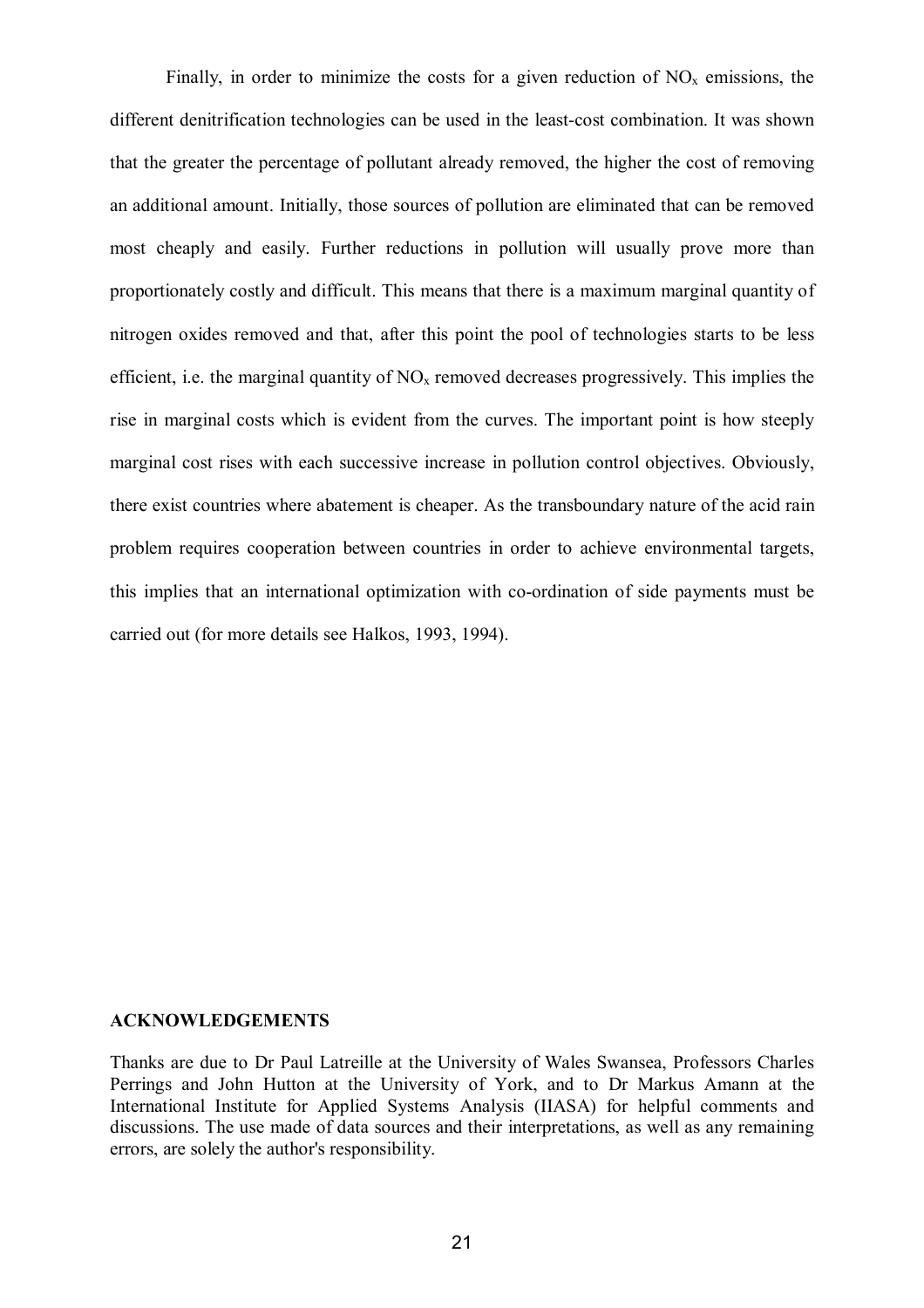#### **ENDNOTES**

 $\overline{\phantom{a}}$ 

 $<sup>1</sup>$  Other types of abatement options that are omitted in this approach are abatement through</sup> energy conservation in its broadest sense (energy demand suppression, fuel switching and efficiency measures) and fuel substitution.

<sup>2</sup> Twelve individual fossil fuel types consumed by 5 economic sectors have been taken under consideration The fuel types include hard coal and derivatives, coke, brown coal and derivatives, other primary solid fuels such as peat and wood, heavy oil products (refinery fuel oil and residual fuel oil), gasoline, diesel and middle distillates (gas oil and diesel oil) in which the available abatement technologies are applied and natural gas. The economic sectors identified include thermo-electric plants (including district heating), industry (split between iron and steel, process emissions and others), the energy sector (split between refineries and others), transportation and other sectors (including residential, commercial and agriculture). For this reason a program in Basic has been constructed by the author. The program consists of five separate algorithms, each corresponding to a single sector. The results of all algorithms are merged in a unique output file.

<sup>3</sup> If emission factors are assumed to be essentially invariant over time, then changes in potential emissions in the absence of abatement are wholly determined by changes in total energy consumption and the fuel mix. Data on annual energy consumption by fuel type and demand sector are available in matrices known as 'energy balances'. The main sources considered by the author regarding energy balances for the year 2000 are IEA (1991) for Western European countries and UNECE (1991) for Eastern European countries. Key sources of data include ICEAR (1986), Pennwell Directories (1986), Petroleum Times (1986) and SPRU (1986). Using these data, a database of the existing stock of power stations, petroleum refineries and large process emission sources (pulp and paper mills, primary smelters and iron and steel works) in each country has been created and consists of records for almost 1000 individual power stations, 250 petroleum refineries and 200 process emission sources.

<sup>4</sup> The data on which these estimates are based are projections made prior to the unification of Germany. For this reason the report refers to the Federal Republic of Germany, not Germany. It turns out however; it is useful to work with the 'old data'. It does not make much sense to aggregate FGR and GDR simply for the sake of using current boundaries for the reason that historic policies in the two areas have been so different.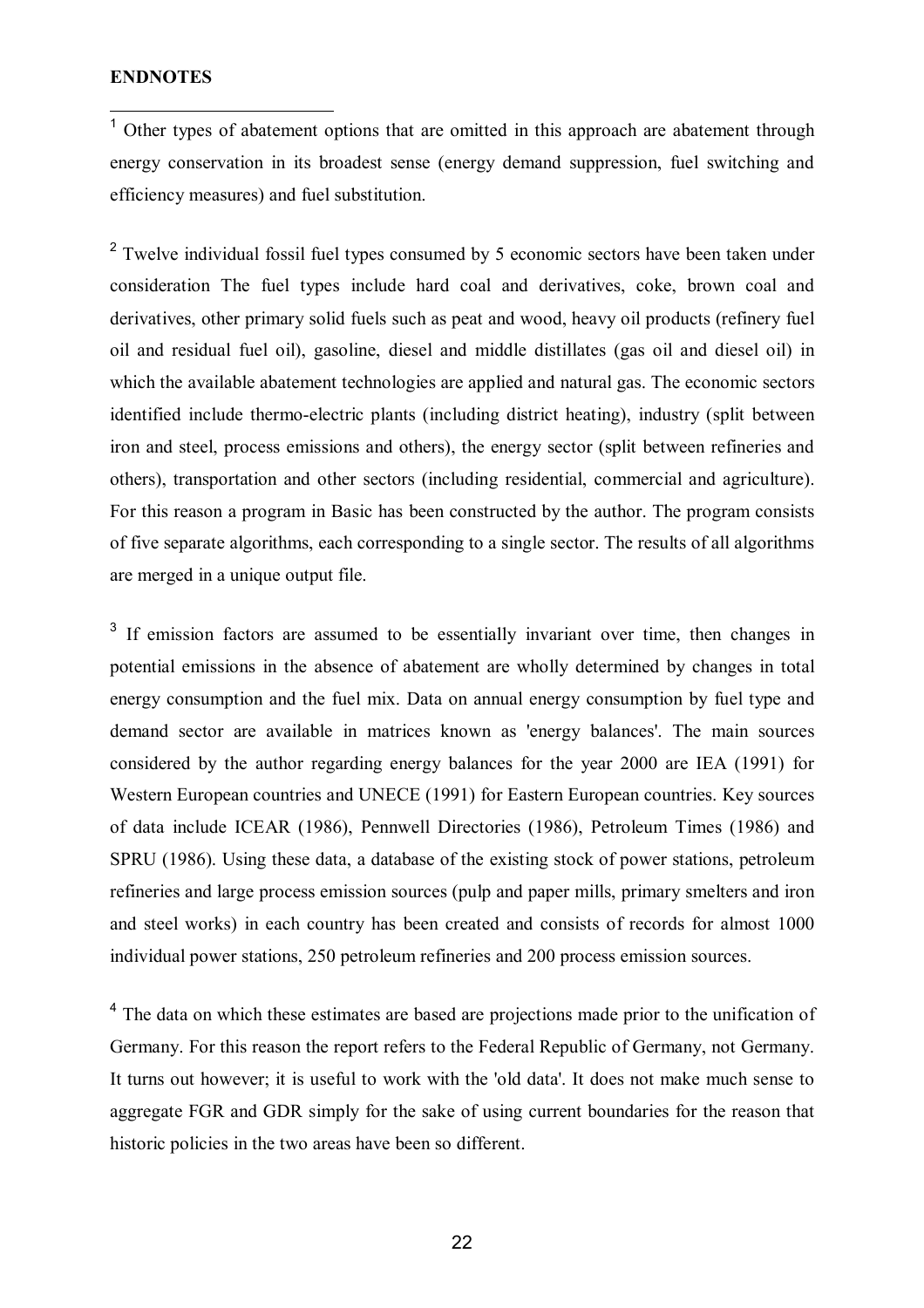<sup>5</sup>The estimates of the unconstrained nitrogen oxides emissions used in this paper are based on early work undertaken by ΙΙASA. They should, however, be regarded as indicative only. Obviously, subsequent revisions to estimates of energy balances and fuel nitrogen content for the year 2000 will lead to revisions of the cost estimates. In order to calculate the number of tonnes of  $NO<sub>x</sub>$  removed by applying the available abatement technologies we use the following expression

$$
NR_p = AE_t * MW_p * [(N_{if} * R_f * D_{ijf}) / MW_{ijf}]
$$

where  $NR_p$  is the amount of NOx removed from each plant/boiler (in tonnes);  $AE_t$  is the abatement efficiency of the control technology t used;  $MW<sub>p</sub>$  is the plant capacity. The parenthesis in the bracket is the total annual  $NO<sub>x</sub>$  emissions for a given fuel type f in each sector j and for each European country i, where  $D_{\text{lift}}$  is the demand for the fuel  $f$  in sector j and country i; N<sub>if</sub> is the nitrogen content of fuel  $f$  in country i;  $R_f$ , is the retention factor of fuel f, i.e. nitrogen retained in ash.  $R_f$  is dependent on many factors, including boiler type, firing temperature, ash content and calcium/sodium content of the fuel and varies by fuel. To derive the emissions per MW, the total annual emissions in a country i, sector j and fuel  $f(NE_{\text{lift}})$  are divided by the total capacity (in  $MW_e$ ) of plants in country i, sector j and fuel type f ( $MW_{\text{iif}}$ ).

For mobile sources costs and emission reductions are summed over the whole lifecycle and the amount of  $NO<sub>x</sub>$  abated is found by multiplying the annual average fuel consumption, the abatement efficiency of the control method, the emission factor for unabated emissions and vehicles' lifetimes.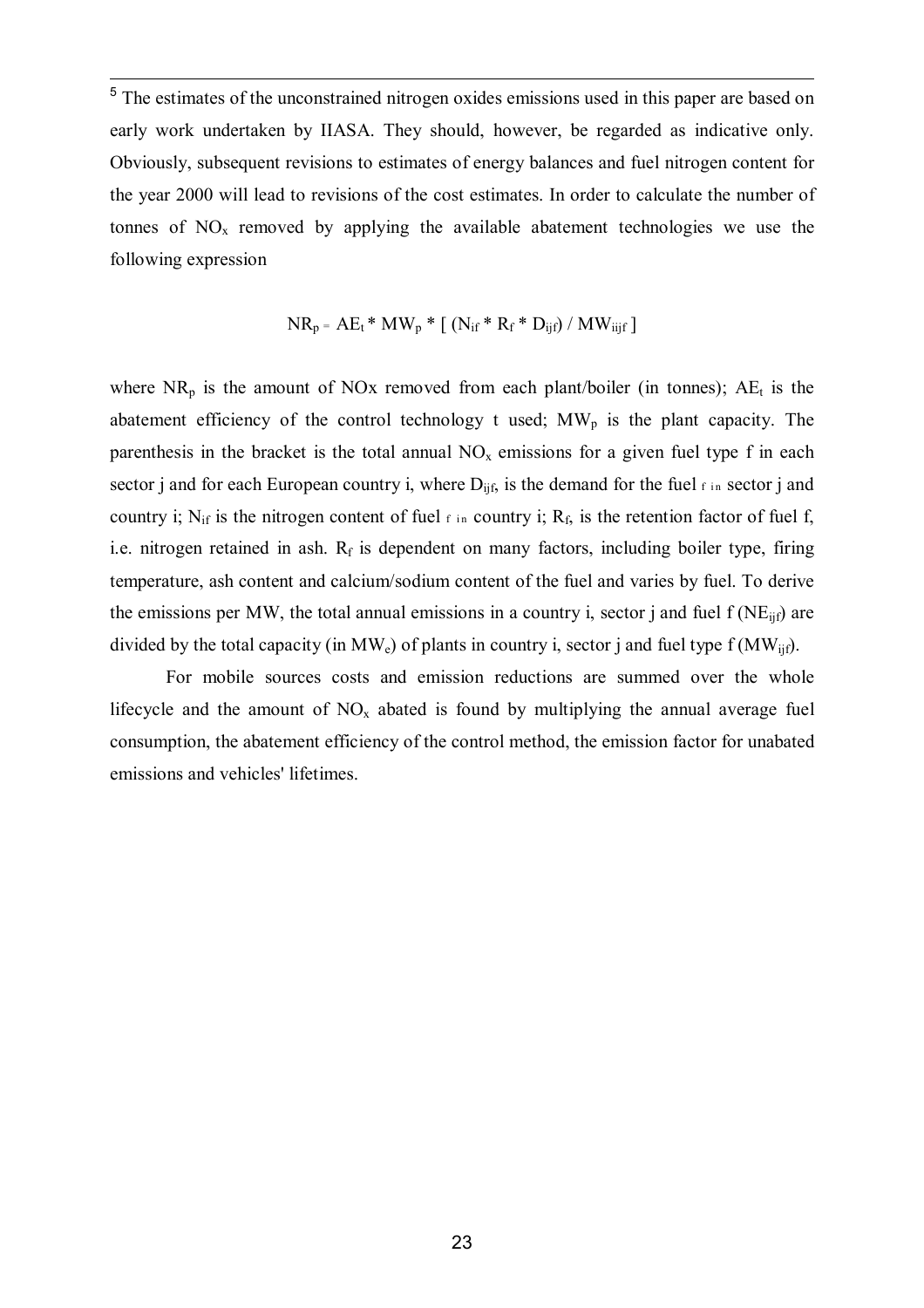#### -**REFERENCES**

Amann, Μ. (1989); *Potential and costs for control of NOx emissions in Europe*, International Institute for Applied Systems Analysis, SR-89-1, Laxenburg, Austria.

Cadman, W & Johnson, J.Η. (1986); The study of the effect of Exhaust Gas Recirculation on engine wear in a heavy-duty diesel engine using analytical ferrography, Paper No **860378**, Society of Automotive Engineers, Wereendale Ρ.A.

Dacey, P. (1984), Development in NO<sub>x</sub> control for coal-fired boilers Working paper No. 67 IEA Coal Research, London.

Fergusson, Μ. (1994); The effect of vehicle speeds on emissions; *Energy Policy*, February 1994, Communications pp. 103-106.

Halkos, G. Ε. (1992); *Economic perspectives of the acid rain problem in Europe*; D.Phil Thesis, Department of Economics and Related Studies, University of York.

Halkos, G. E. (1993); Sulphur abatement policy: implications of cost differentials; *Energy Policy*, **21(10)**: 1035-1043.

Halkos, G. Ε. (1994); Optimal abatement of sulphur in Europe, *Environmental and Resource Economics*, **4(2):** 127-150.

Halkos, G. E. (1995); Evaluation of the direct cost of sulphur abatement under the main desulfurization technologies, *Energy Sources*, **17(4):** 391 -412.

Highton, N. H. & Webb, M. G. (1980); Sulphur dioxide from electricity generation Policy options for pollution control, *Energy Policy*, March, pp. 61-76.

ICEA/ ACE (1988); *A Guide to Capital Cost Estimating* (3rd Edition). Institution of Chemical Engineers and Association of Cost Engineers, Rugby.

ICEAR (1986); *Coal-Fired Power Station Database*. International Energy Agency Coal Research, London.

International Energy Agency (IEA, 1986); *Energy prices and taxes*, IEA, Paris France.

International Energy Agency (IEA, 1991); *Coal Information*, International Energy Agency, Paris.

International Labour Organization (ILO, 1986), *Yearbook of labour statistics*, Geneva.

Laikin, R. , Scharer, Β., Remmers, J., Plinke, Ε., Klaasen, G & Haasis, H. D. (1991); Control costs of S02 and NOx emissions, In Μ. J. Chadwick and Μ. Hutton, "*Environmental effects, control strategies and policy options*", Chapter 6, Published by the Stockholm Environment Institute.

Lawson, J. (1986); Costs of vehicular emission standards in Canada. Paper presented at ENCLAIR 1986, Taormina Italy.